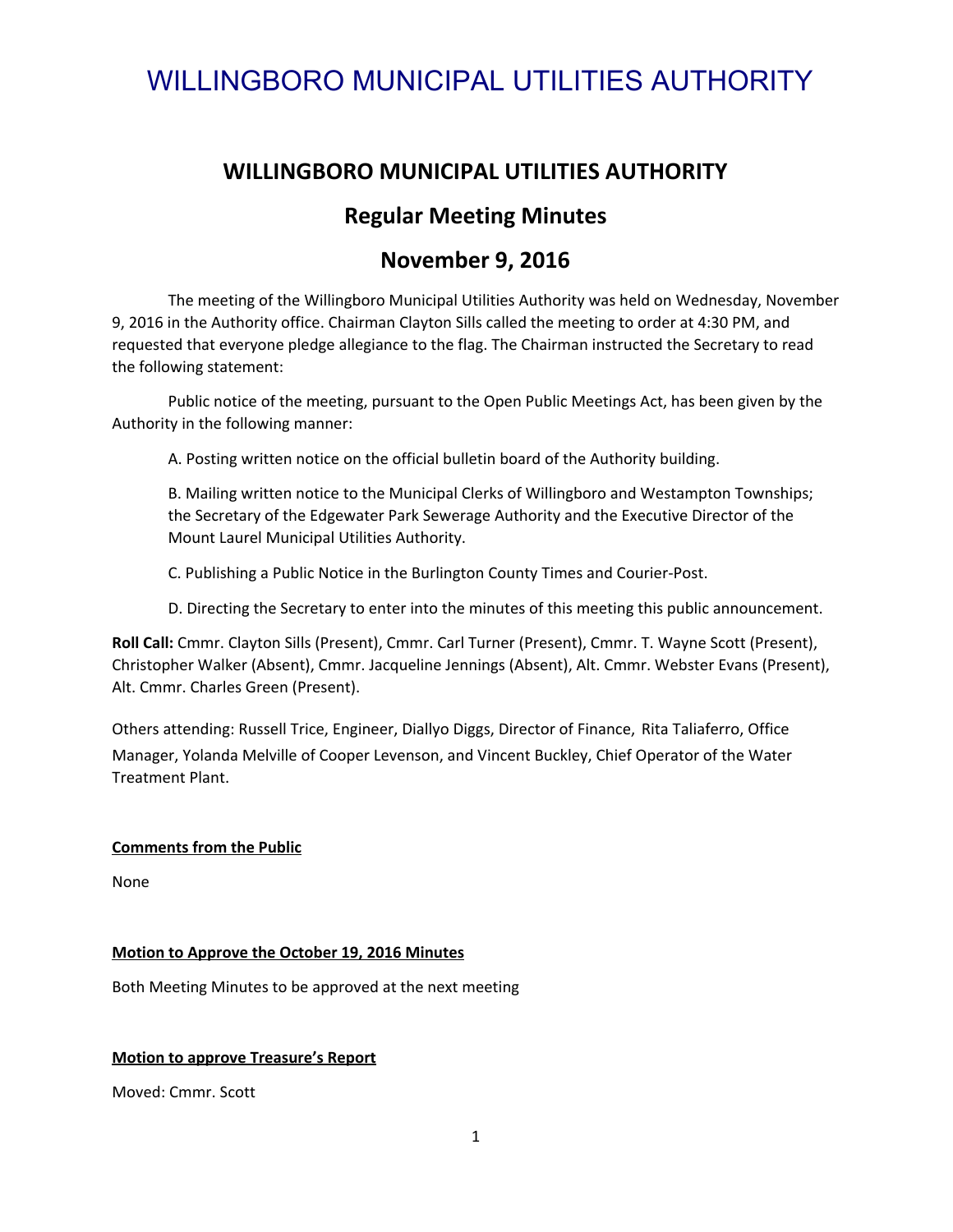Seconded: Cmmr. Green

#### **Discussion:**

D. Diggs: On the second page of the treasures report there is the answer to the question that was asked last meeting regarding the miscellaneous income in the budget. So what you see is a breakdown of all the different miscellaneous income that is included in the budget.

Cmmr. Turner: What are the 2 miscellaneous items under miscellaneous.

D. Diggs: Those are for instance if we get a donation for a party or other donations that we might get.

**Roll Call:** Cmmr. Turner Yes, Cmmr. Scott Yes, Cmmr. Evans Yes, Cmmr. Green Yes, Cmmr Sills Yes

#### **Executive Directors Report**

A.Weber: Stated that there is no report just announcements. We have our convention coming up on the  $15<sup>th</sup>$ . The awards banquet is on Dec  $8<sup>th</sup>$  at the Kennedy Center. We hired a new employee that will be starting on Nov 15<sup>th</sup> as a Clerk 1 after interviews that took place amongst the senior staff. Lastly we won the 2016 City of Gloucester Water Quality Contest

#### **Motion to receive Operations and Maintenance Report**

Moved: Cmmr. Scott

Seconded: Cmmr. Green

**Discussion:**

None

**Roll Call:** Cmmr. Turner Yes, Cmmr. Scott Yes, Cmmr. Evans Yes, Cmmr. Green Yes, Cmmr Sills Yes

#### **Motion to Receive Engineers Report**

Moved: Cmmr. Turner

Seconded: Cmmr. Webster

#### **Discussion:**

Cmmr. Turner: Stated that in the report it says that there is a tank that we are receiving quotes for and asked if that could be explained

R. Trice: Responded stating that we had tank inspections done of elevated storage tanks and we hired a company to do that every five years and we will get the report by the end of the week.

A. Weber: Asked if the status of the water allocation permit for the DEP be reported to the board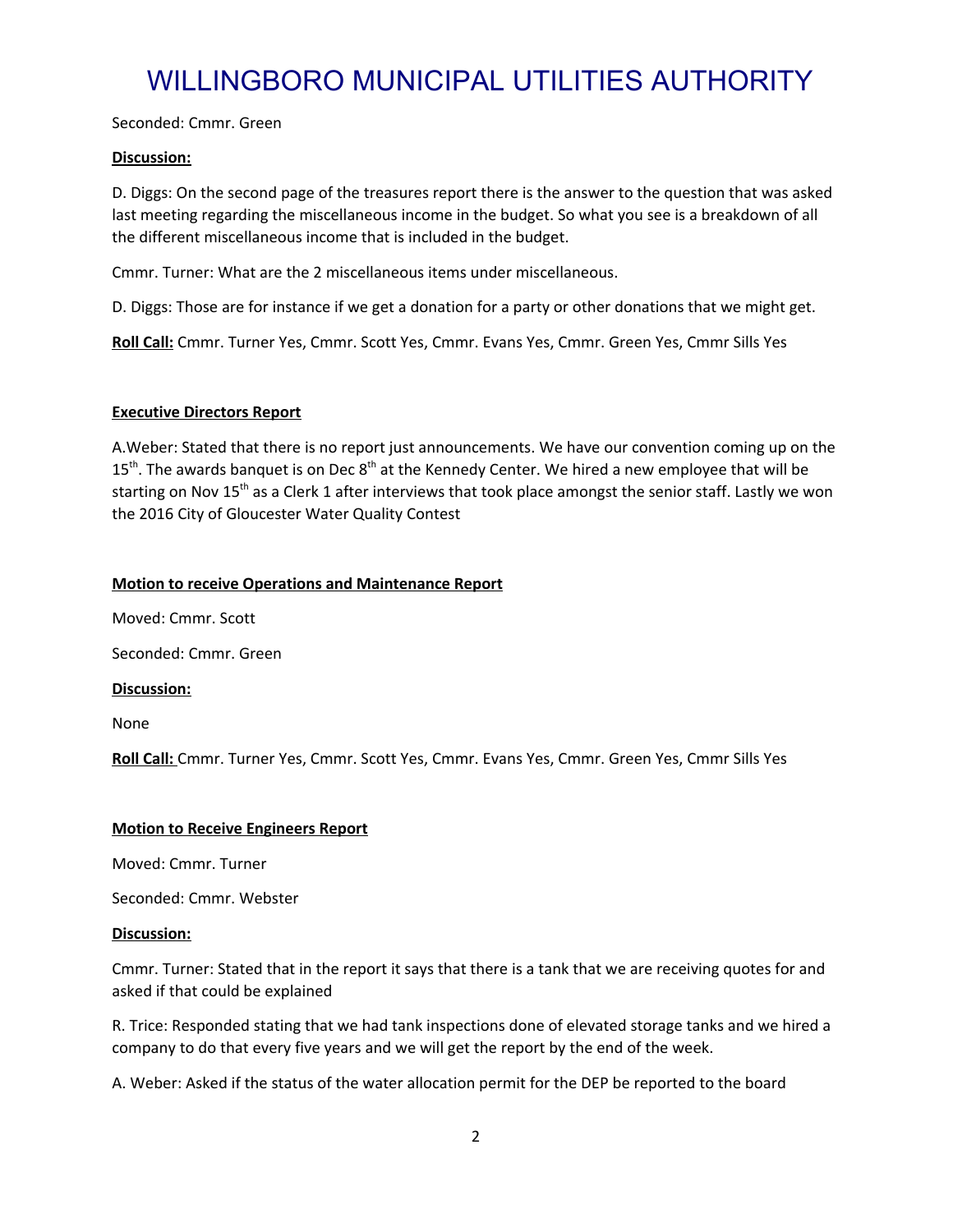R. Trice: Responded stating that we are working on the permit renewal now and should be done within a couple weeks and submitted by the end of the month for DEP's review and which also expires in February.

R. Trice: Also stated that Well 10 which is out of service and being worked on by AC Schultes, they have been redeveloping the Well also trying to restore the capacity of the Well and at the same time it cleans the casing in screen on the inside. They were done the redevelopment and they were doing they were doing the final televising of the Well and they found a hole in the casing of the Well today. We have 2 options to either to put a band in to seal up the hole or re-drill the Well. I will get back to you with the pricing.

**Roll Call:** Cmmr. Turner Yes, Cmmr. Scott Yes, Cmmr. Evans Yes, Cmmr. Green Yes, Cmmr Sills Yes

\*Cmmr. Chris Walker has arrived

**Resolution 2016-11-9-4: Authorizing Revision to the Schedule of Rates, Rules & Regulations, User Fees**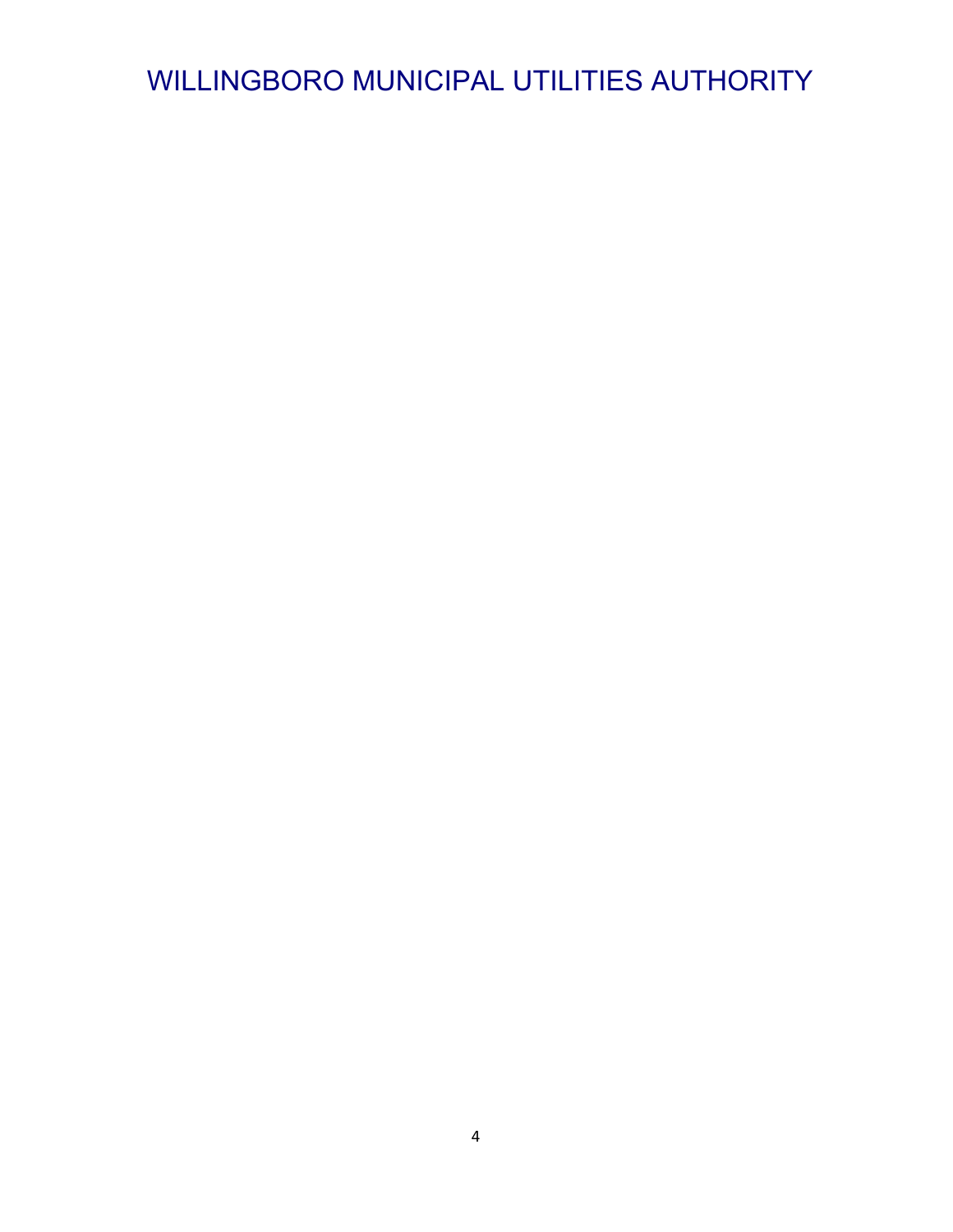Richard A. Alaimo Associates

200 High Street, Mt. Holly, New Jersey 08060 Tel: 609-267-8310 Fax: 609-267-7452

November 4, 2016

Mr. Andrew Weber, Executive Director Willingboro Municipal Utilities Authority 433 John F. Kennedy Way Willingboro, New Jersey 08046

> Re: Willingboro Municipal Utilities Authority WTP Backwash Water Pump Replacement Contract No. 2016-3 Our File No. M-260-316

Dear Andy:

We received bids for the referenced contract on November 4, 2016. As shown on the attached bid tabulation, A. C. Schultes, Incorporated submitted the low bid in the amount of \$138,345.00.

A.C. Schultes' bid documents appear to satisfy all of the contract document bid submission requirements, therefore we recommend award of the contract to the low bidder in the amount of \$138,345.00.

Enclosed are four (4) sets of contract documents for execution.

Very truly yours,

RICHARD A. ALAIMO ASSOCIATES

1 des Trice, P.E. Senior Associate

LRT/das Enclosure

cc/enc:

James J. Mackie, P.E., Director of Operations and Maintenance, WMUA Nicholas F. Talvacchia, Esquire, Solicitor, WMUA Richard A. Alaimo, P.E., President, RAAA R. A. Alaimo Associates Field Services Department

 $\label{thm:main} \begin{minipage}[c]{0.9\textwidth}{\begin{minipage}[c]{0.9\textwidth}{\begin{minipage}[c]{0.9\textwidth}{\begin{minipage}[c]{0.9\textwidth}{\begin{minipage}[c]{0.9\textwidth}{\begin{minipage}[c]{0.9\textwidth}{\begin{minipage}[c]{0.9\textwidth}{\begin{minipage}[c]{0.9\textwidth}{\begin{minipage}[c]{0.9\textwidth}{\begin{minipage}[c]{0.9\textwidth}{\begin{minipage}[c]{0.9\textwidth}{\begin{minipage}[c]{0.9\textwidth}{\begin{minipage}[c]{0.9\textwidth}{\begin{min$ 

Civil . Structural . Mechanical . Electrical . Environmental . Planners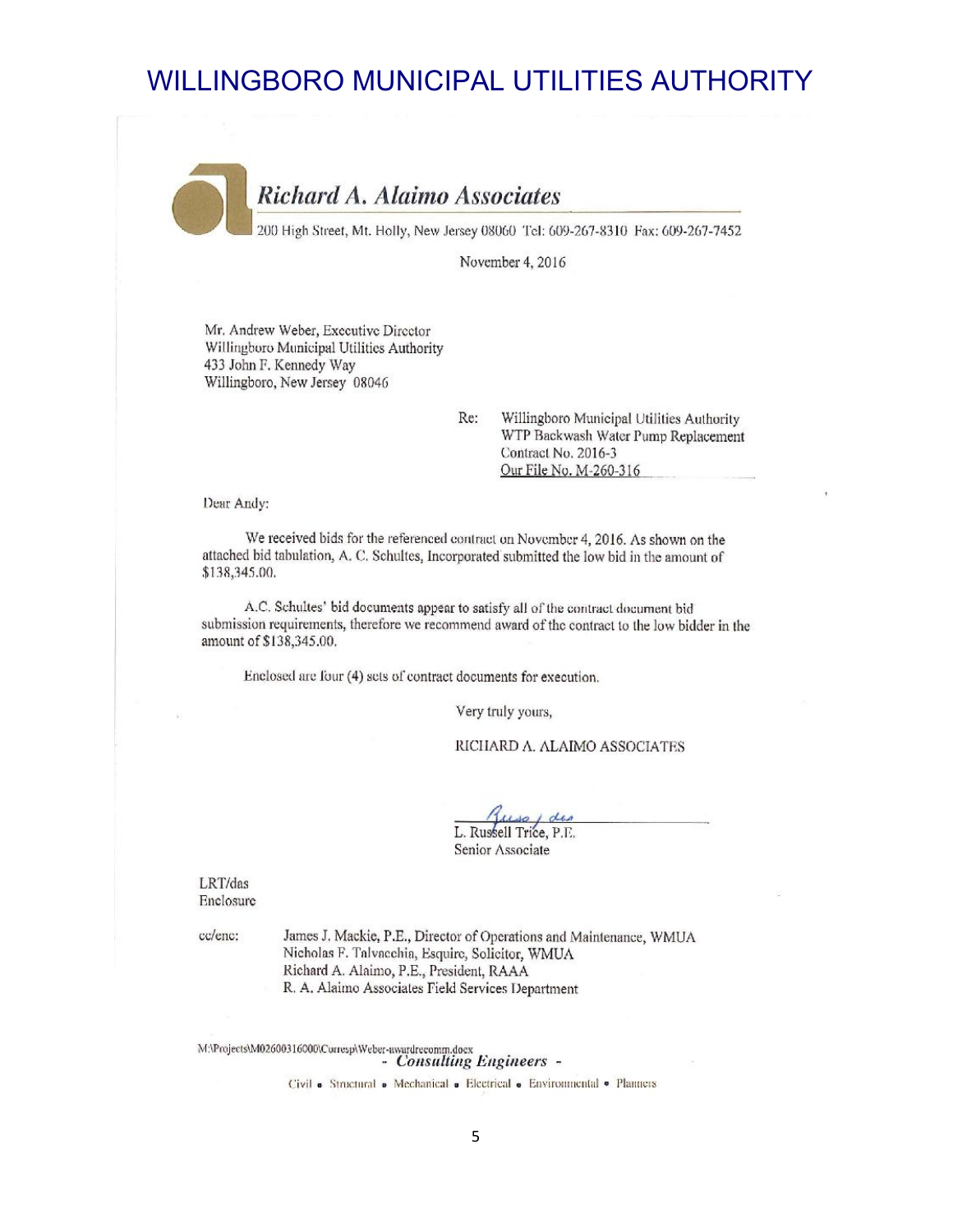Sheer': of !<br>11:4-2016

т. а тајеста МОД 5000 16000 године Геурге Голана

200 High Street<br>200 High Street<br>Mount Holly, NJ 08060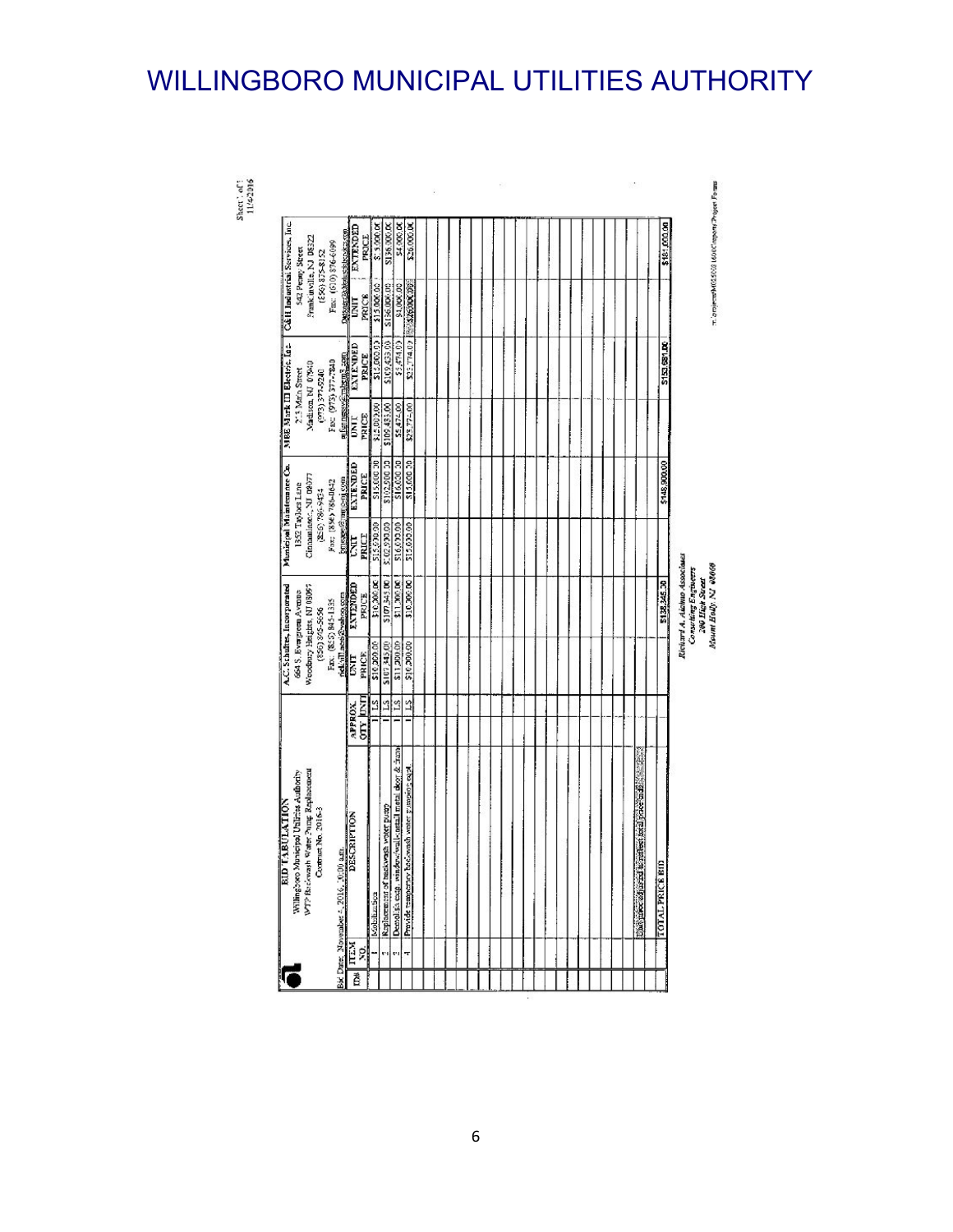#### **Old Business**

Moved:

Seconded:

**Discussion:**

**Roll Call:**

Diallyo Presentation

Cmmr. Walker: Suggested that since there are only 2 members of the public in attendance and we get a lot of questions about the rate hearing, would it be possible that we can do a robocall to the community and have more people here to listen to what we do and how we do things to get more people to understand what is going on and what we are doing.

Cmmr. Turner: Agrees with Cmmr. Walker by stating that with everything going up the community needs to be a part of the discussion and we need to be transparent as we can about why these rates are going up.

#### **Motion to Adjourn the hearing today to Dec. 5 @ 6**

Moved: Cmmr. Turner

Seconded: Cmmr. Walker

**Roll Call:** Cmmr. Turner Yes, Cmmr. Scott Yes, Cmmr. Walker, Cmmr. Evans Yes, Cmmr Sills Yes

#### **New Business**

Moved: Cmmr. Scott

Seconded: Cmmr. Webster

**Discussion:** None

**Roll Call:** Cmmr. Turner Yes, Cmmr. Scott Yes, Cmmr. Walker Yes, Cmmr. Evans Yes, Cmmr Sills Yes

#### **Resolution 2016-11-9-1: Resolution Creating the Public Employees Award Committee**

Resolution 2016-11-9-1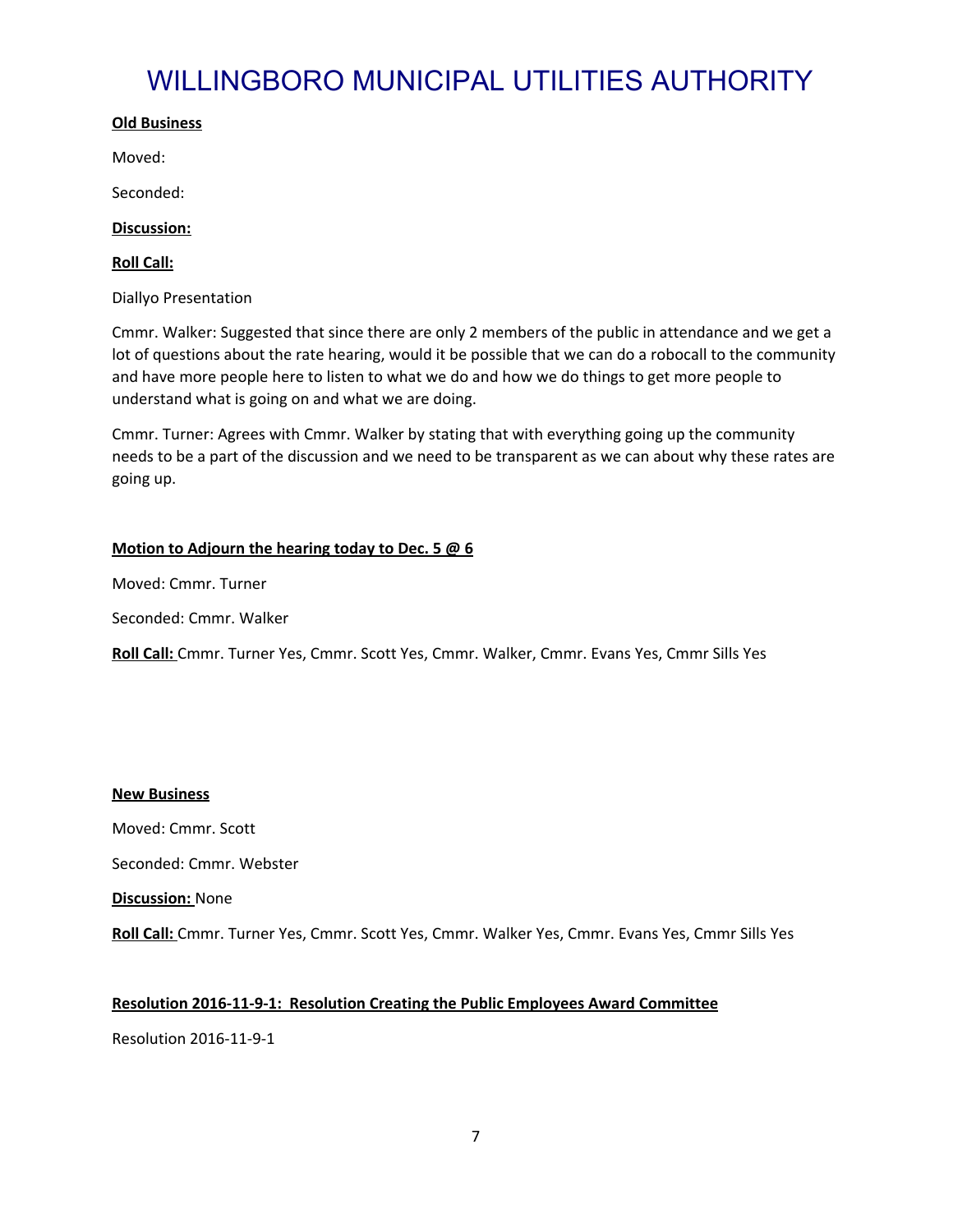RESOLUTION CREATING THE PUBLIC EMPLOYEES AWARD COMMITTEE FOR THE WILLINGBORO MUNICIPAL UTILITIES AUTHORITY PURSUANT TO N.J.S.A. 40:5-31

WHEREAS, N.J.S.A. N.J.S.A 40:5-31 authorizes any local unit within the State of New Jersey to establish the Public Employee Awards Committee to promote efficiency and economy of government; and

WHEREAS, the aforementioned statute requires five employees serve, without compensation, on the committee for terms set forth herein; and

WHEREAS, the Willingboro Municipal Utilities Authority (WMUA) desires to reward and recognize those employees who have exemplified significant service and dedication to the goals and missions of the Authority by establishing the WMUA Public Employees Awards Committee;

NOW, THEREFORE, BE IT RESOLVED on the 9<sup>th</sup> day of November, 2016, that the Willingboro Municipal Utilities Authority Public Employees Award Committee ("Committee") is hereby created.

BE IT FURTHER RESOLVED that the following WMUA employees are hereby appointed to serve on the Committee for the terms set forth herein:

| Employee                | Term        |
|-------------------------|-------------|
| Diallyo Diggs           | three years |
| Vince<br><b>Buckley</b> | three years |
| <b>Vic Demaise</b>      | two years   |
| Mario                   | two years   |
| Joanna Walker           | one year    |

BE IT FURTHER RESOLVED that the Executive Director is hereby authorized to establish guidelines, procedures and make expenditures for the proper operation of the Committee in accordance with N.J.S.A 40: 5-31.

Clayton Sills, Chairman

\_\_\_\_\_\_\_\_\_\_\_\_\_\_\_\_\_\_\_

#### **SECRETARY CERTIFICATION**

I, Andrew Weber, Assistant Secretary of the Willingboro Municipal Utilities Authority hereby certifies that the aforementioned resolution was duly adopted by the Willingboro Municipal Utilities Authority at its special meeting held on November 9, 2016.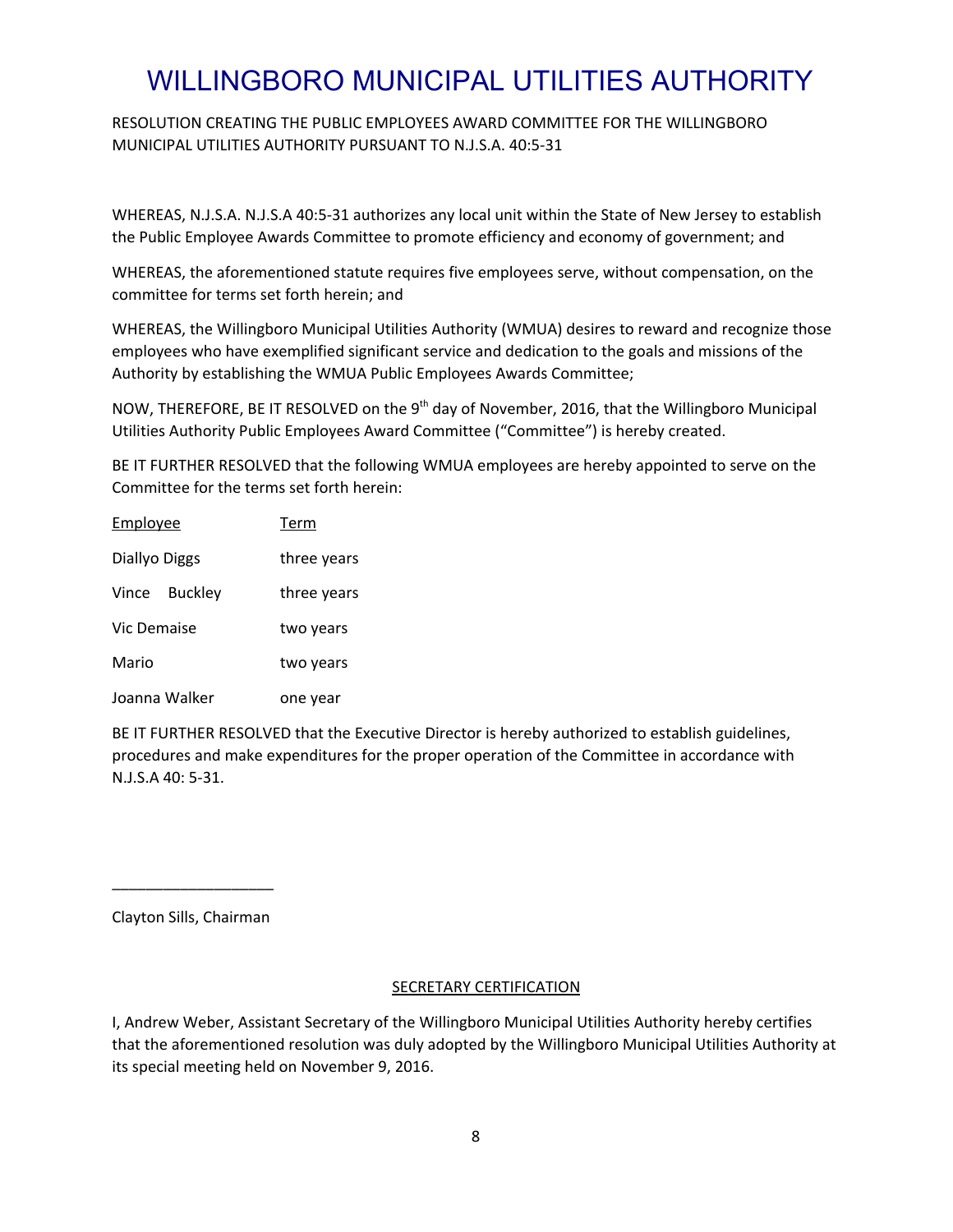Andrew Weber

\_\_\_\_\_\_\_\_\_\_\_\_\_\_\_\_\_\_\_\_\_\_\_

#### **RESOLUTION 2016 – 11-9-2ESTABLISHING AND IMPLEMENTING A FAIR AND OPEN PROCESS FOR THE SELECTION OFVARIOUS PROFESSIONAL SERVICE AGREEMENTS**

### **RESOLUTION 2016 – 11-9-2 ESTABLISHING AND IMPLEMENTING A FAIR AND OPEN PROCESS FOR THE SELECTION OF VARIOUS PROFESSIONAL SERVICE AGREEMEN**TS

WHEREAS, the WMUA requires the services of various professional service providers; and

WHEREAS, professional services are exempt from the requirement of public bidding pursuant to N J S A 40A:11-5; and

WHEREAS, the WMUA continues to find it advisable to select professionals primarily on the basis of qualification including qualifications uniquely suited to the needs of the WMUA; and

WHEREAS, the WMUA has determined that it is appropriate to implement a fair and open process for the awarding of professional services contracts; and

WHEREAS, to receive statements of qua1ification in a manner that fosters a fair and open process it is necessary and advisable to establish advance general criteria and specific minimum requirements for so many of those appointments as possible; and

WHEREAS, the WMUA has determined that a fair and open process requires public advertisement of professional appointments in a manner and with sufficient time to provide notice in advance of the contemplation of the appointment and the criteria to be considered in making the appointment; and

WHEREAS, the WMUA has determined that a fair and open process requires that all responses be publicly opened and announced and thereafter that all appointments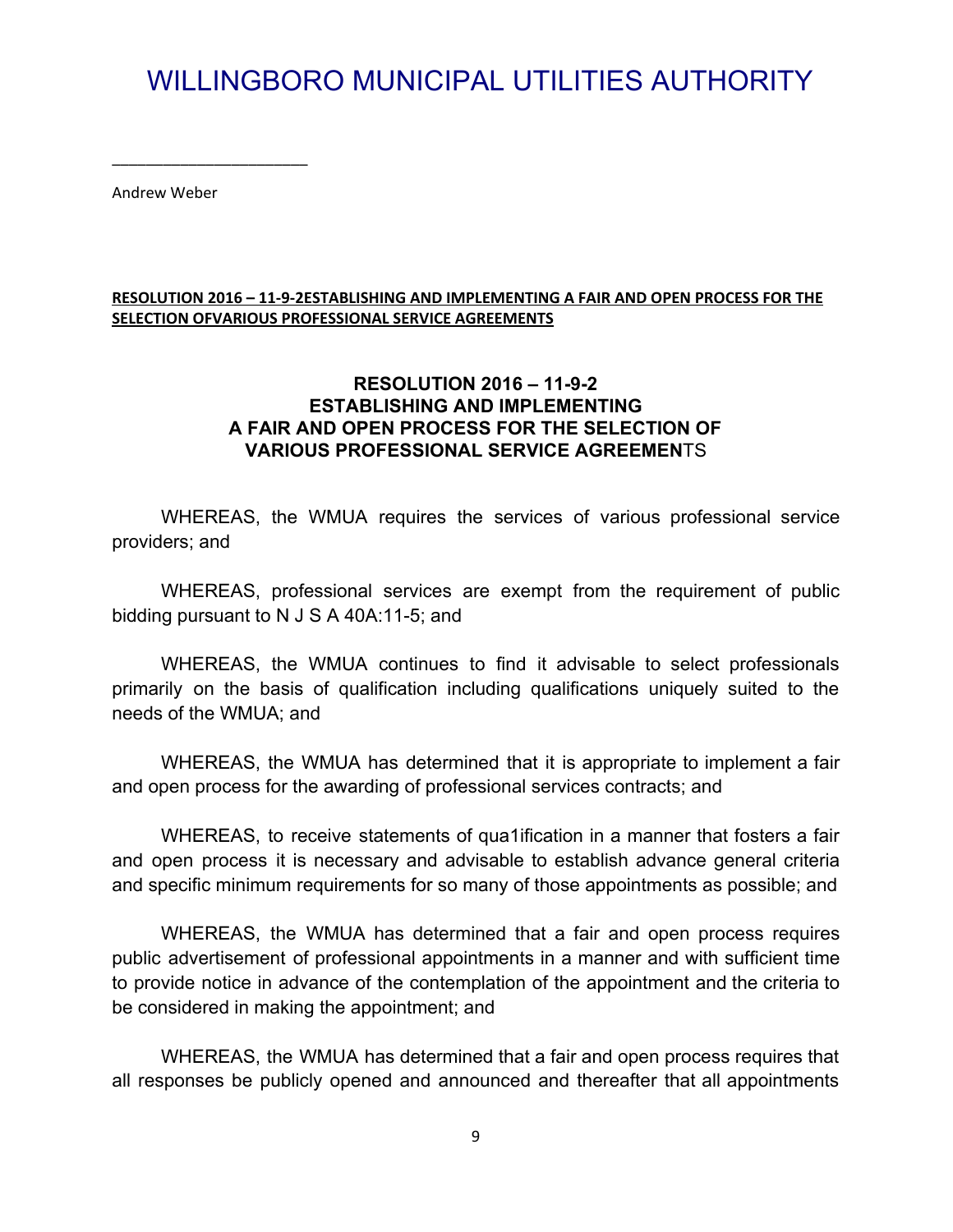be made at a public meeting of the governing body and then published in accordance with N.J.S.A.40A:11-5.

NOW, THEREFORE, BE IT RESOLVED, AS FOLLOWS:

1. All professional service appointments contained on Schedule A attached to and made a part hereof shall be subject to a fair and open process as set forth below.

2. The Executive Director shall cause a legal notice to be published in a newspaper authorized to publish legal notices for the WMUA, stating that a full listing of all professional service appointments subject to a fair and open process together with the criteria established for the consideration of qualifications will be posted on the WMUA's Internet website beginning no later than November 18, 2016. This newspaper notice also shall be published no later than November 18, 2016.

3. The criteria for each position contained on Schedule A follows immediately subsequent to the listing on Schedule A. These criteria shall be disclosed together with the posting of these positions on the WMUA's internet web site as set forth above.

4, The website posting shall inform potential applicants that all submissions must be made to the WMUA and received not later than l2:00 noon, December 13, 2016.

5. Commencing at 12:01 p.m. on December 13, 2016, or as soon thereafter as may be possible, the WMUA or its designee shall publicly open and announce all submissions in the WMUA's public meeting room.

6. The Commissioners shall thereafter have the opportunity to review all submissions which will be located in the Executive Director's Office during regular business hours.

7. Appointments shall thereafter be made at a public meeting of the Commissioners no later than its annual reorganization meeting.

8. Subsequent to appointments, appropriate notices shall be published in accordance with the requirements of N.J.S.A. 40A:11-5.

BE IT FURTHER RESOLVED, that those positions included on Schedule A are those which the WMUA reasonably believes will be subject to appointment for the year 2017. However, all such appointments are subject to the availability of funds and the needs of the WMUA. Accordingly, inclusion of a position on Schedule A is not a representation or warranty that such position will be filled, but that if filled it will be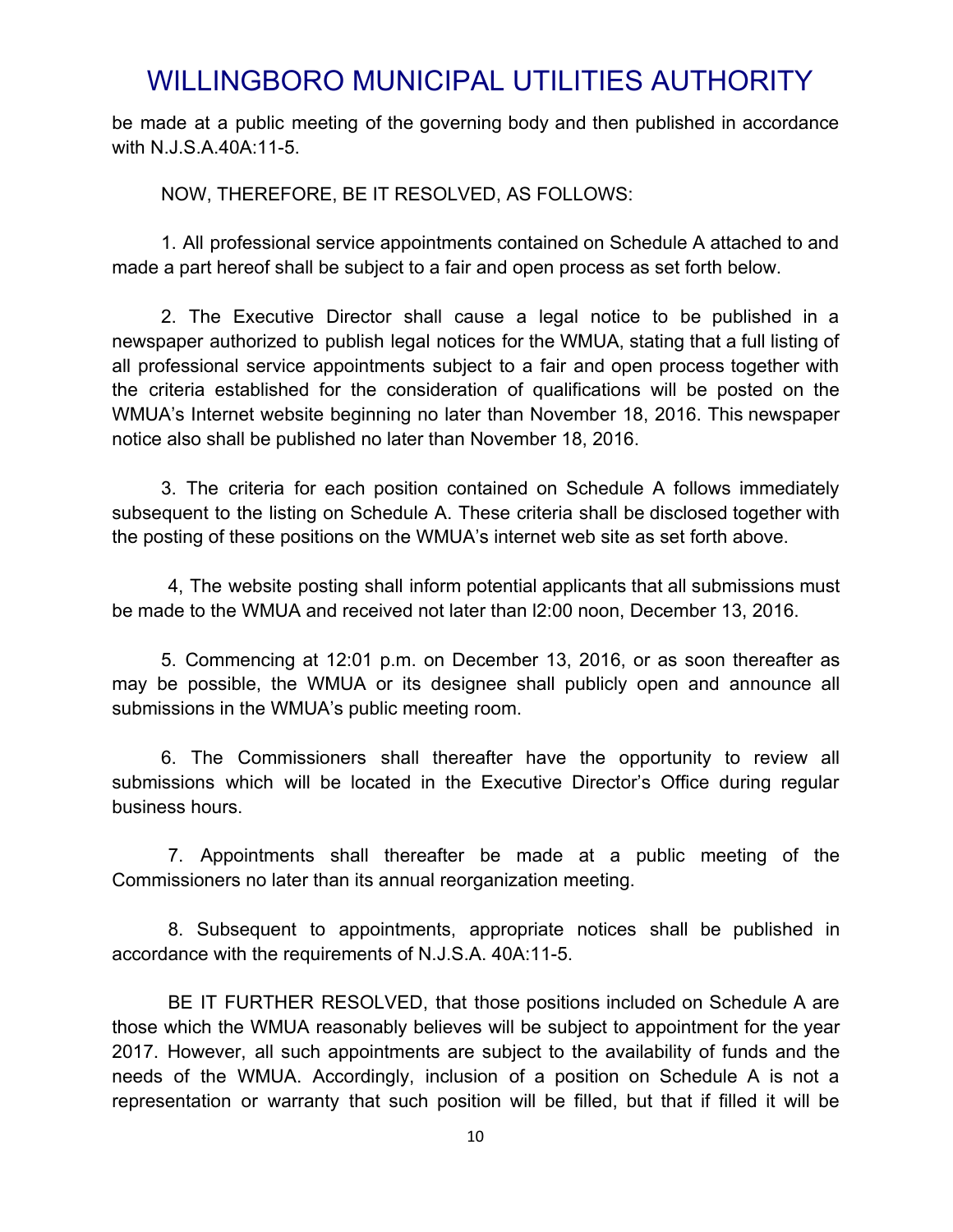subject to the process contained herein.

BE IT FURTHER RESOLVED that the Commissioners have determined that the terms of this Resolution constitute a fair and open process as to all positions included herein.

> \_\_\_\_\_\_\_\_\_\_\_\_\_\_\_\_\_\_\_\_\_\_\_\_\_\_\_\_ Clayton Sills, Chairman

## CERTIFICATION BY SECRETARY

I, Andrew Weber, Assistant Secretary of the Willingboro Municipal Utilities Authority do hereby certify that the foregoing is a true and correct copy of a resolution duly adopted by the Authority at the regular meeting held on Wednesday, November 9, 2016.

Andrew Weber, Assistant Secretary

 $\_$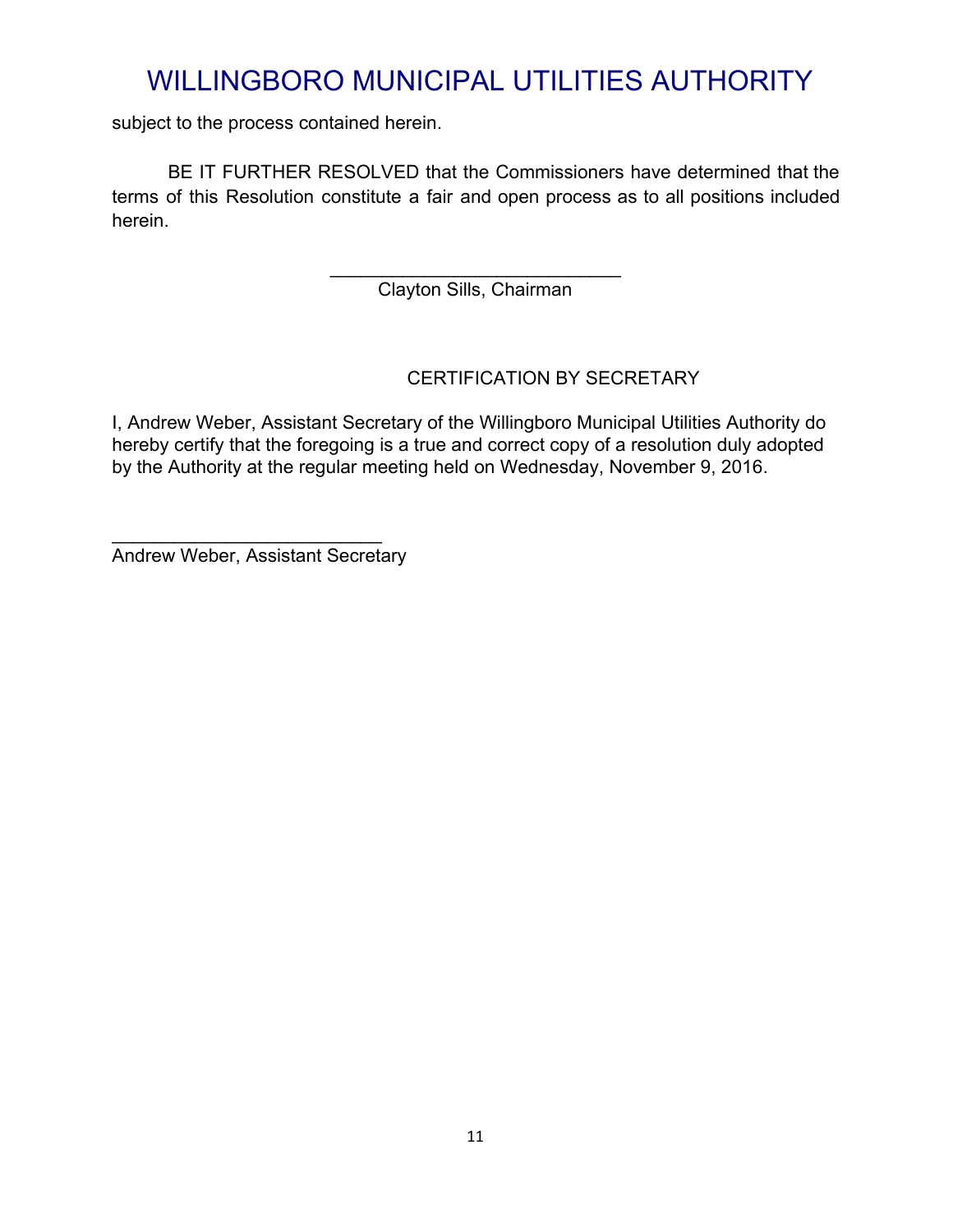### **SCHEDULE A**

**The Willingboro Municipal Utilities Authority solicits statements of qualification for applicants for appointment to the following professional positions. Responses should address the general criteria and mandatory minimum criteria for the position sought. All responses will be treated as confidential and reviewed only by the governing body, unless otherwise required by law. Responses must be received in the Office of the Executive Director, Willingboro Municipal Utilities authority, 433 john F. Kennedy Way, Willingboro, New Jersey 08046, no later than 12:00 PM Tuesday, December 13, 2016. All responses shall be opened and announced publicly, immediately thereafter by the Executive Director or his representative. Responses will be reviewed by the governing body and all appointments will be announced at a public meeting. Unless otherwise noted appointments shall be for the period February 1, 2017 through January 31, 2017 and subject to the execution of an appropriate contract.**

### **GENERAL PROPOSAL REQUIREMENTS**

The request for qualifications is to be formatted as follows to assure consistency:

- Section A. Understanding of the Scope of Services to be provided for the Willingboro Municipal Utilities Authority including those set forth in the WMUA 2017 budget
- Section B. Qualifications & Experience
- Section C. Resume & Qualifications of Key Personnel
- Section D. Client Reference List
- Section E. Conflict of Interest(s): This section should disclose any potential conflicts of interest that the firm may have in performing these services for the Willingboro Municipal Utilities Authority
- Section F. Miscellaneous/Other information (This section if for any further pertinent data and information not included elsewhere in the RFQ and found necessary by the proposer).
- Section G. Fee structure of all personnel who will provide services to the WMUA

### **MISCELLANEOUS REQUIREMENTS**

1. The Willingboro Municipal Utilities Authority will not be responsible for any expenses incurred by any firm in preparing or submitting a proposal. All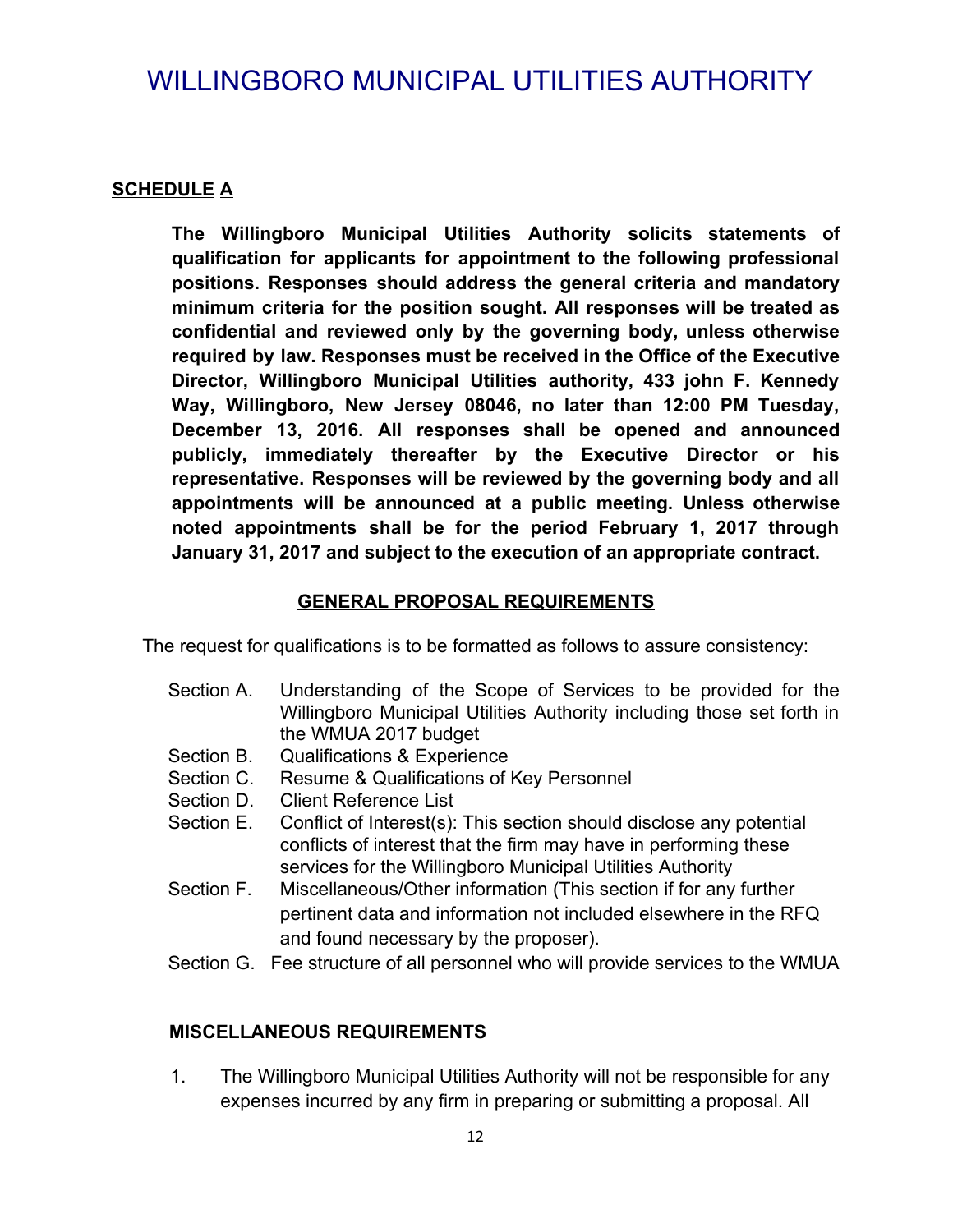proposals shall provide a straightforward, concise delineation of the firm's capabilities to attest to the requirements of this Request for Qualifications. Emphasis should be on completeness and clarity of content.

2. The contents of the proposal submitted by the successful firm(s) and this Request for Qualifications may become part of the contract for these services. The successful firm(s) will be expected to execute said contract with the Willingboro Municipal Utilities Authority.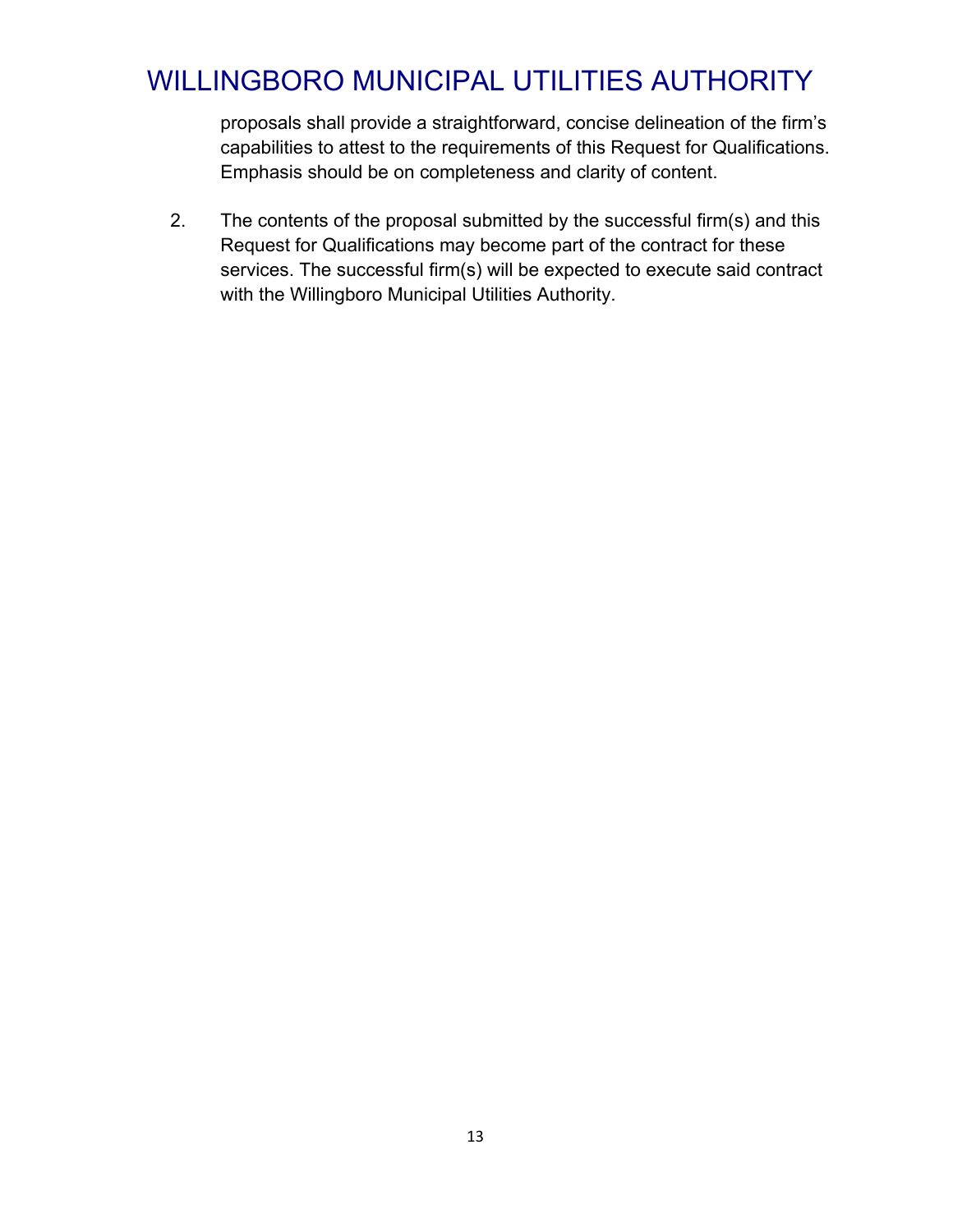3. Proposals shall be signed in ink by the individual or authorized principal of the responding party. Proposals submitted shall be valid for a minimum of 60 days from the date of opening.

- 4. The Willingboro Municipal Utilities Authority reserves the right to reject any and all proposals received by reason of this Request for Qualifications, or to negotiate separately in any manner necessary to serve the best interests of the Authority. Firms whose proposals are not accepted will be notified in writing.
- *5.* Any selected firm is prohibited from assigning, transferring, conveying, subletting or otherwise disposing of this Agreement of its rights, title, or interest therein or its power to execute such agreement to any other person, company or corporation without the prior written consent of the Authority.
- 6. The selected firm*(*s*)* shall be required to comply with the requirements of P.L. 1975, c. 127 (see attached affirmative action language) and submit an employee information report or certificate of employee information report approval. This requirement will be addressed upon execution of the Agreement.
- 7 The selected firm(s) shall be required to provide a Business Registration Form(s).
- 8. The selected firm(s) may be required to provide Proof of Insurance.

## **EVALUATION OF PROPOSALS**

The proposal will be independently evaluation on the basis of the criteria listed below:

Proven record of experience, including referrals, in providing the type of services detailed herein

- Ability to provide services in a timely manner.
- Personnel qualifications and fees to be charged to the WMUA
- Understanding of the services requested (including completeness and clarity of submission), and qualitative nature of the services proposed.

## **SPECIFIC PROPOSAL REQUIREMENTS**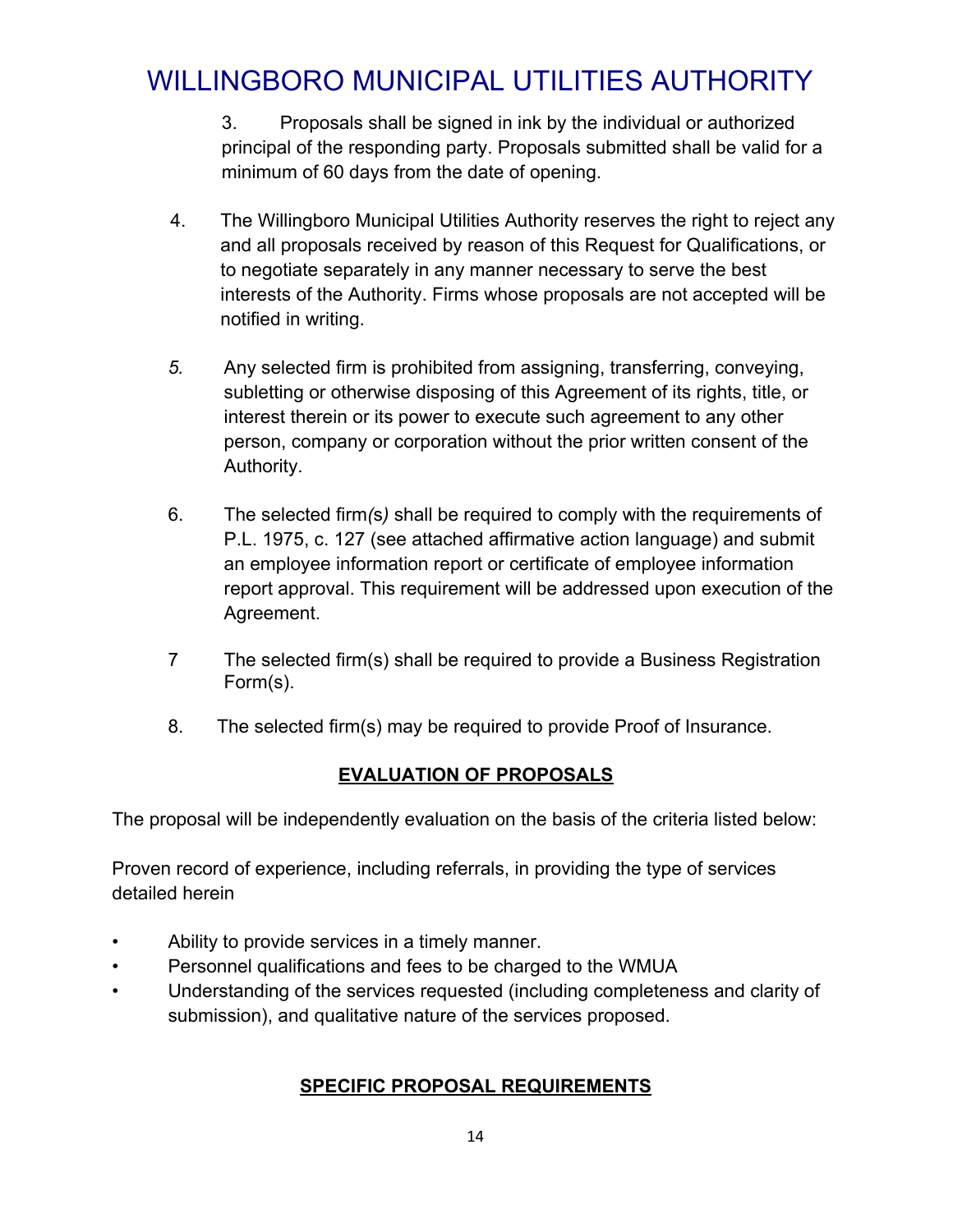### **ATTORNEY (SOLICITOR)**

**GENERAL CRITERIA:** The Willingboro Municipal Utilities Authority desires to appoint an attorney who will be the chief, general legal officer of the Authority. Applicants should demonstrate knowledge of general New Jersey municipal law, New Jersey environmental law and municipal contract law. Any experience or knowledge of matters directly affecting the Willingboro Municipal Utilities Authority should be addressed.

#### **MANDATORY MINIMUM REQUIREMENTS**:

1. Must be licensed to practice law in the State of New Jersey for a period of not less than ten (10) years preceding the proposed appointment, and eligible to appear before all state and federal courts in New Jersey., as well as New Jersey administrative agencies and the Office of Administrative Law.

2. Must have a minimum of five (5) years experience in the general representation of municipal governments or municipal authorities.

3. Must list past and present municipal or government authorities represented.

4. Must maintain a bona fide principal office in the State of New Jersey.

5. Must have sufficient support staff available to provide all general legal services required by the Authority including, but not limited to, legal research, preparation of resolutions, preparation of ordinances, preparation of contracts and other legal documents.

### **LABOR COUNSEL**

**GENERAL CRITERIA**: The Willingboro Municipal Utilities Authority desires to appoint an attorney or firm who will be the Authority's primary representative in all matters relating to labor relations. Applicants should demonstrate knowledge of and experience in the representation of public employers. Any experience or knowledge of matters that directly affect the Willingboro Municipal Utilities Authority should be addressed.

#### **MANDATORY MINIMUM REQUIREMENTS:**

1. Must be licensed to practice law in the State of New Jersey and eligible to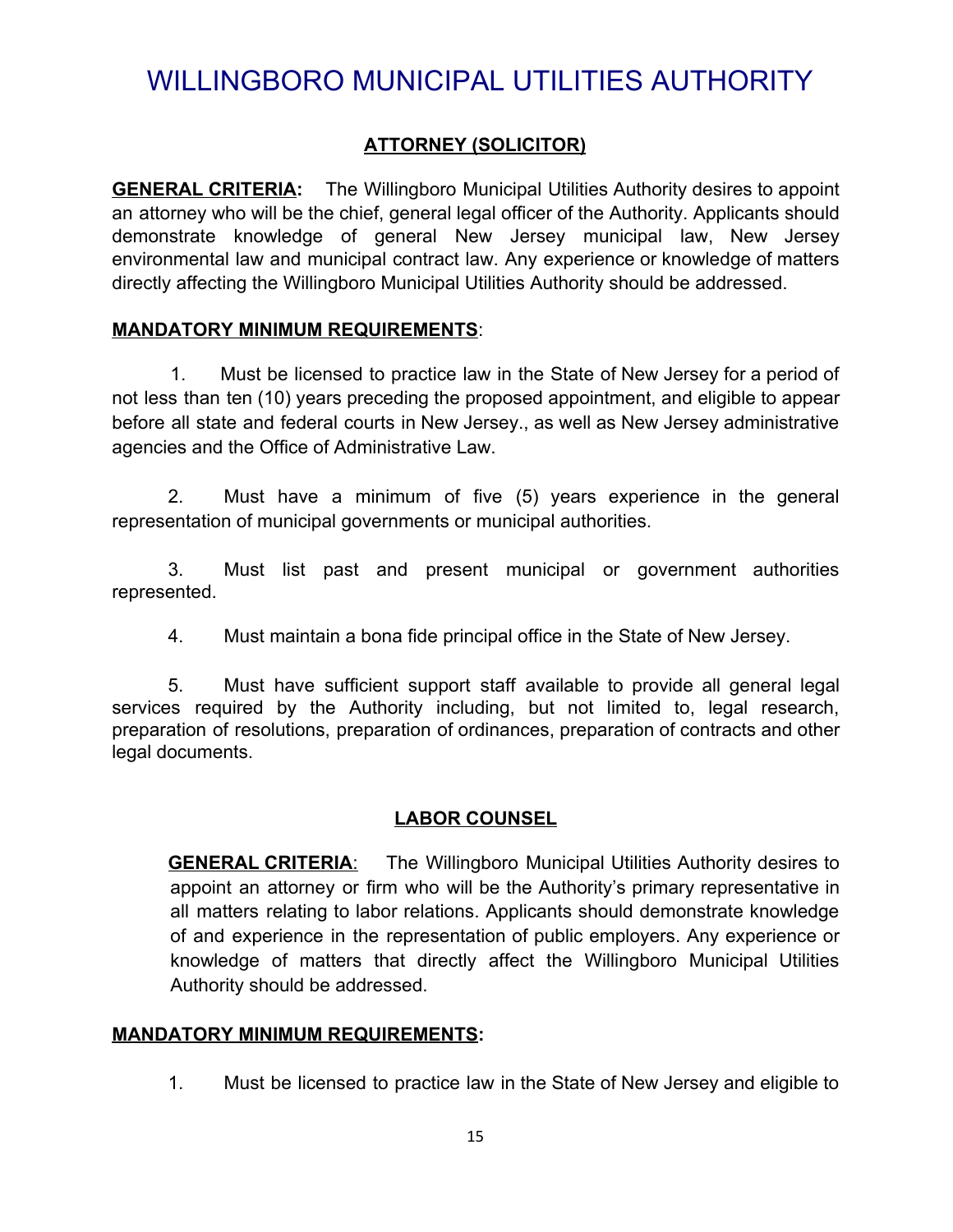appear before all state and federal courts and administrative agencies of the State of New Jersey for a period of not less than ten (10) years preceding appointment.

2. . Must have a minimum of seven (5) years experience, representing public employers in labor relation matters.

3. Must have sufficient support staff to provide all services required by the Authority including, but not limited to, legal research, preparation of legal memoranda, contracts and other legal documents.

4. Must maintain a bona fide principal office in the State of New Jersey.

5*.* Must list past and present public employers represented as Labor Counsel.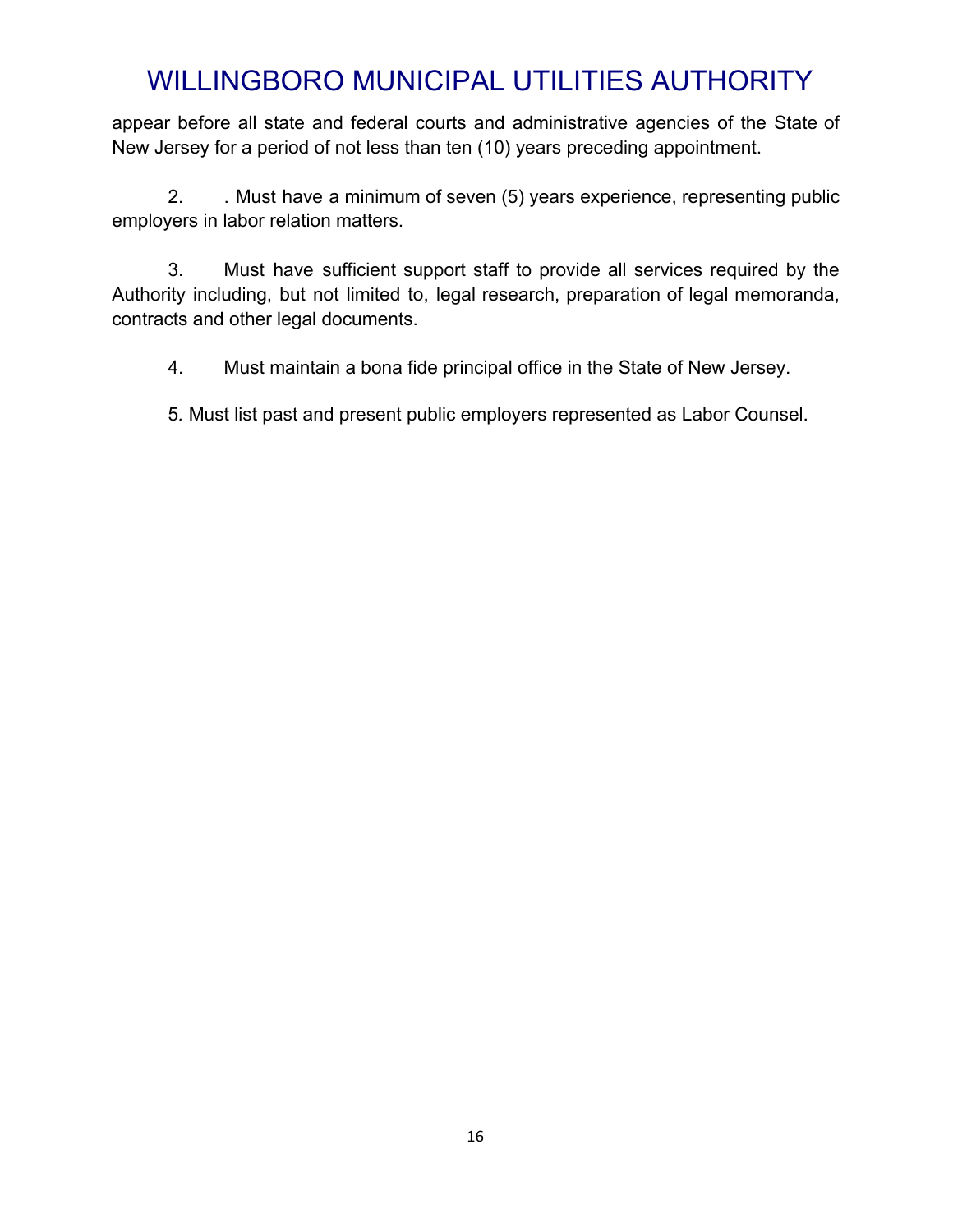### **BOND COUNSEL**

**GENERAL CRITER1A** The Willingboro Municipal Utilities Authority desires to appoint an attorney or firm who will be the primary legal representative of the Authority in all matters relating to the issuance of public debt instruments including bonds and bond anticipation notes of the Authority. Applicant should demonstrate knowledge of municipal bond and finance law. Any experience or knowledge of matters that directly affect the Willingboro Municipal Utilities Authority should be addressed.

#### **MANDATORY MINIMUM REQUIREMENTS:**

1. Must be licensed to practice law in the State of New Jersey and eligible to appear before all state and federal courts and administrative offices of the State of New Jersey for a period of not less than ten (10) years preceding~ appointment.

2. Must have a minimum of ten (10) years experience representing municipal entities in connection with the approval of bond ordinances and the issuance of municipal bonds and/or notes.

3. Must maintain a bona fide office in the State of New Jersey.

4. Must have sufficient support staff to provide all services required by the Authority including, but not limited to, the preparation of all documents necessary and incidental to the issuance of bonds and other municipal obligations.

5. Must list past and present public entities represented as Bond Counsel.

### **INDEPENDENT AUDITOR**

**GENERAL CRITERIA:** The Willingboro Municipal Utilities Authority desires to appoint a firm of certified public accountants to act as municipal auditor for the Willingboro Municipal Utilities Authority. Applicant(s) should demonstrate knowledge of municipal utilities auditing laws and regulations and experience in providing advice to municipal entities on records compliance issues. Any experience or knowledge of matters that directly affect the Willingboro Municipal Utilities Authority should be addressed.

### **MANDATORY MINIMUM REOUIREMENTS:**

1. The firm must employ a minimum of ten (10) certified public accountants who have been licensed in that capacity for a period of not less than seven (7) years each prior to the date of appointment.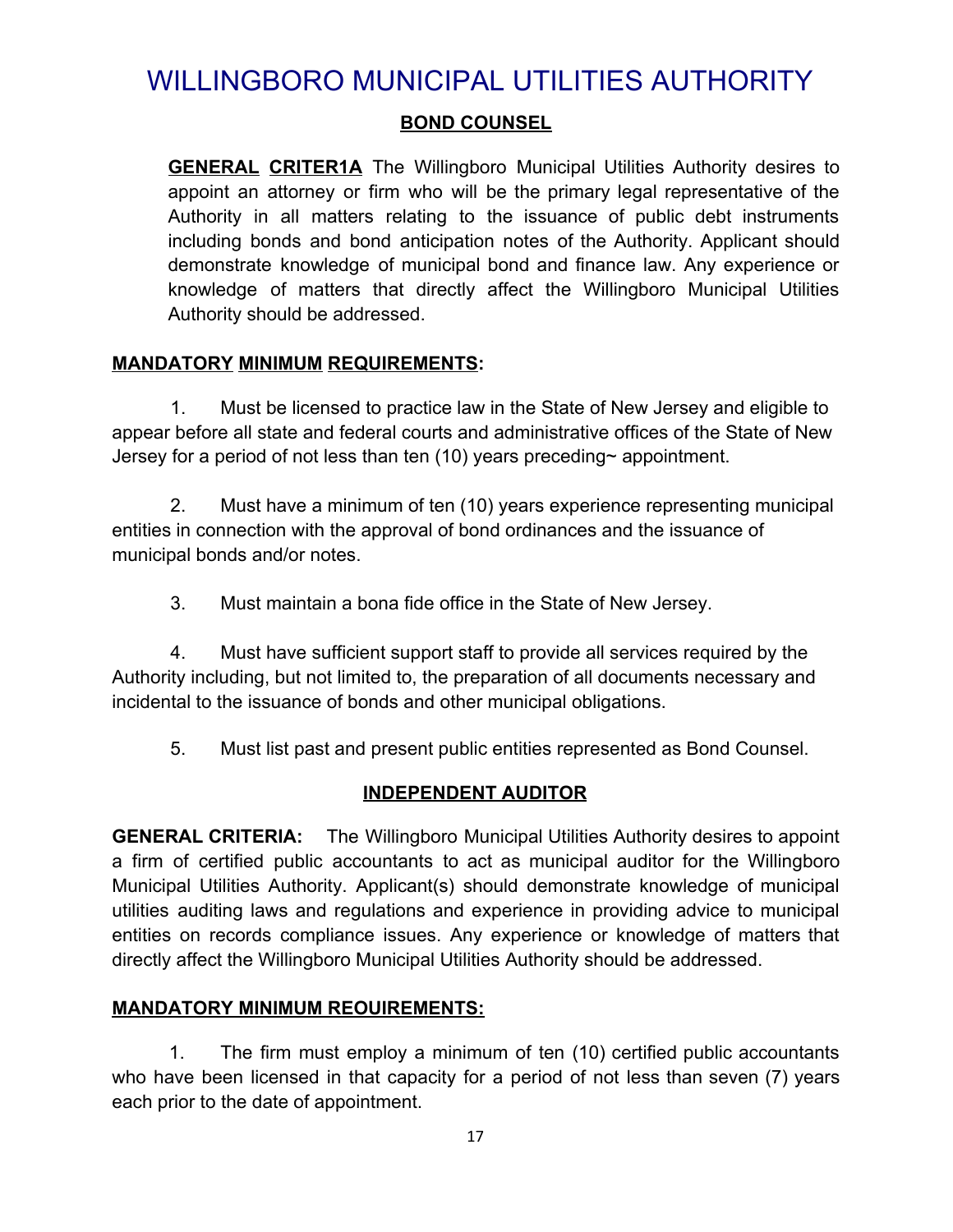2 The firm must employ a minimum of five *(5)* registered municipal accountants qualified in that capacity for a minimum of five (5) years each prior to the appointment.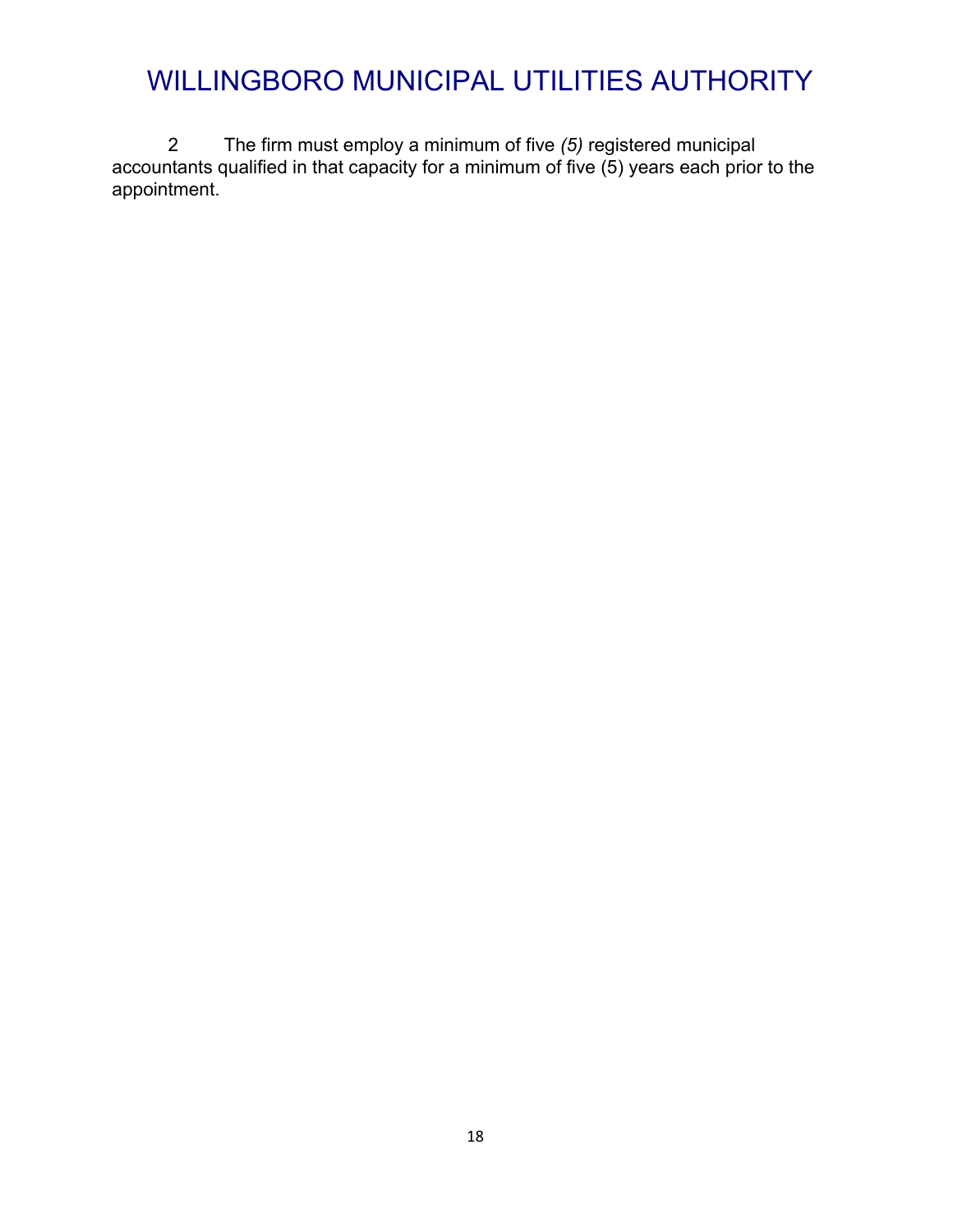3. Must have a minimum often (10) years' experience in providing auditing services to utilities authorities within the State of New Jersey.

- 4. Must maintain a current principal office within the State of New Jersey.
- 5. Must describe any special services available to municipal clients,
- 6. Must list all past and present municipal clients.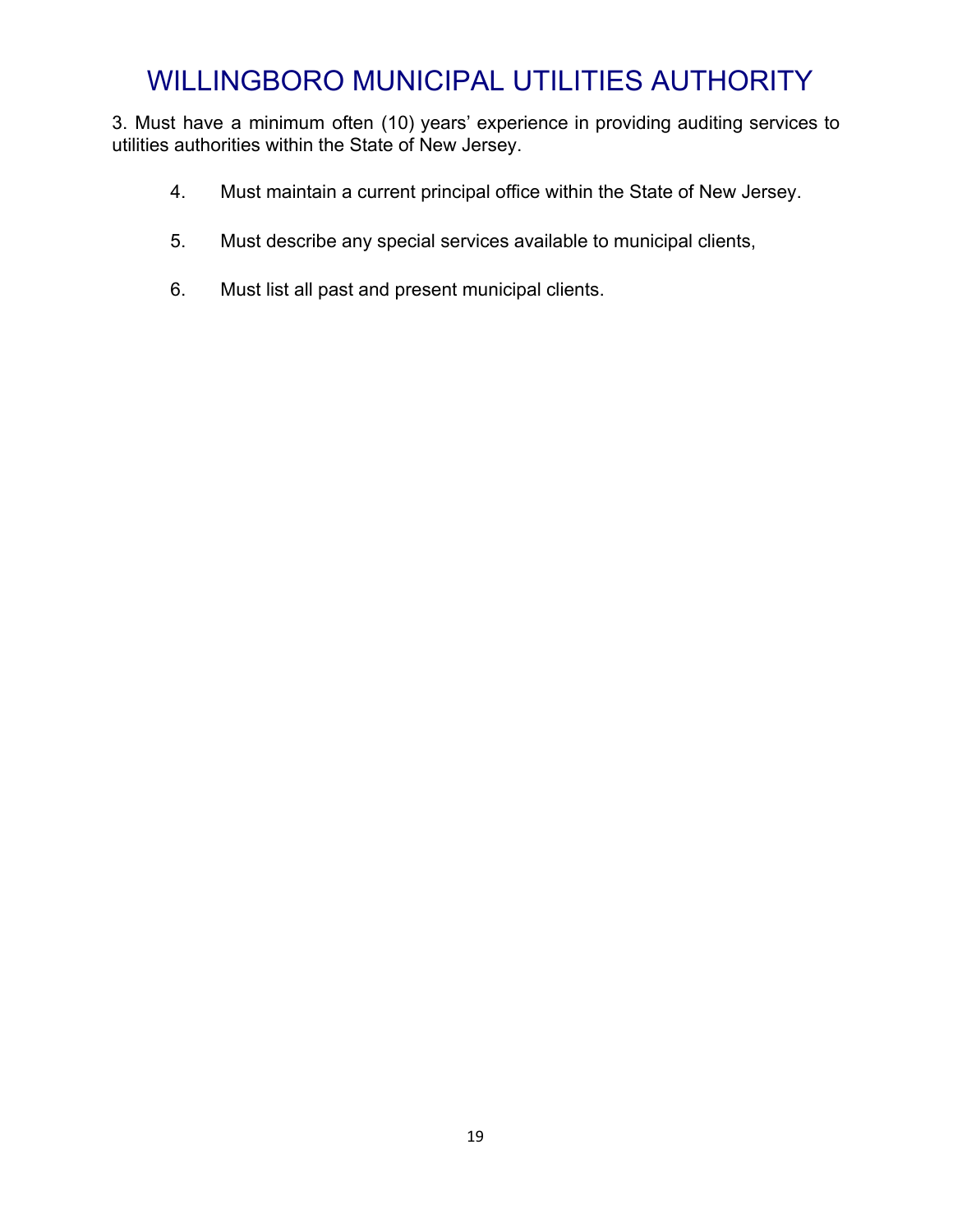## **AUTHORITY PHYSICIAN**

**GENERAL CRITERIA**: The Willingboro Municipal Utilities Authority desires to appoint an Authority physician who will be a primary resource to provide emergency medical attention as required for employees of the Authority of Willingboro and regular care and referral services for employees injured while in the course of their employment as well as drug and alcohol screening. Applicants should demonstrate knowledge and experience serving as physicians for municipal entities. Any experience or knowledge of matters that directly affect the Willingboro Municipal Utilities Authority should be addressed.

#### **MANDATORY MINIMUM REQUIREMENTS:**

1. Must be licensed to practice medicine in the State of New Jersey for a minimum often **(10)** years prior to appointment.

2. Must have a minimum of ten (10) years experience in treatment and care as it relates to occupational health issues.

3. Must have demonstrable experience in dealing with issues particular to the fitness for duty of public .employees.

4. Must have sufficient staff to perform all clerical functions required by a municipal entity of its appointed physician.

5. Must have a principal office in close proximity to the Willingboro Municipal Utilities Authority, preferably within the Willingboro Municipal Utilities Authority for the purpose of providing prompt access for Authority employees.

6. Must list all past and present municipal clients.

### **WATER TREATMENT PLANT AND DISTRIBUTION ENGINEER**

**GENERAL CRITERIA:** The Willingboro Municipal Utilities Authority desires to appoint a firm or firms to act as engineers for the Willingboro Municipal Utilities Authority for its Water Treatment Plant and water distribution. Applicant(s) should demonstrate knowledge of municipal utilities operations, maintenance, regulations and experience. Any experience or knowledge of matters that directly affect the Willingboro Municipal Utilities Authority should be addressed, specifically those items that are listed in the 2017 budget including review of its maintenance and operations.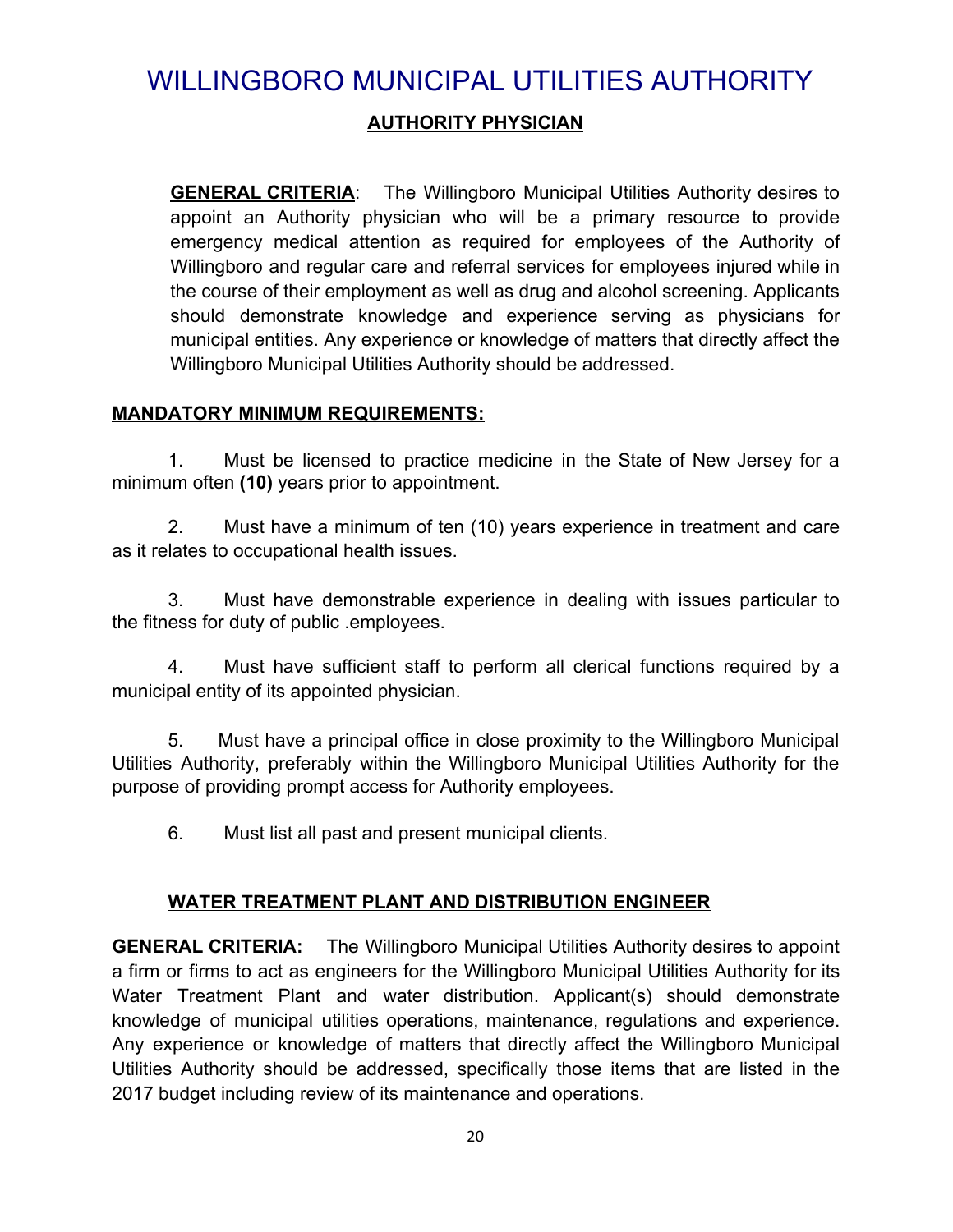### **MANDATORY MINIMUM REQUIREMENTS**:

1. Must be certified to provide engineering services in the State of New Jersey.

2. Must have a minimum of five *(5)* years experience in providing consulting services to municipalities and or utility authorities including demonstrated experience with water and sewer projects, drainage improvement projects, utility upgrades and replacement, public building improvement programs, land surveying and mapping projects.

3. Must be experienced in obtaining permits and approvals from various state, county and local regulatory agencies.

4. Must maintain a staff of New Jersey licensed or certified professionals sufficient to service the Willingboro Municipal Utilities Authority including but not limited to: civil engineers, land surveyors, planners, environmental scientists and construction administrators.

*5.* Must maintain a principal office location in close proximity to Willingboro so as to be able to respond to emergent matters promptly.

6. Must be experienced in the preparation of grant applications.

7. Must have project managers with at least five (5) years of municipal experience.

8. Must list past and present municipalities served as Engineer for Water Treatment plants

9. Must include a list all personnel and their licenses issued by the NJDEP of who may providing services to the WMUA.

## **WASTE WATER TREATMENT PLANT AND SEWER DISTRIBUTION ENGINEER**

**GENERAL CRITERIA:** The Willingboro Municipal Utilities Authority desires to appoint a firm or firms to act as engineers for the Willingboro Municipal Utilities Authority for its Waste Water Treatment Plant and sewer distribution. Applicant(s) should demonstrate knowledge of municipal utilities operations, maintenance, regulations and experience.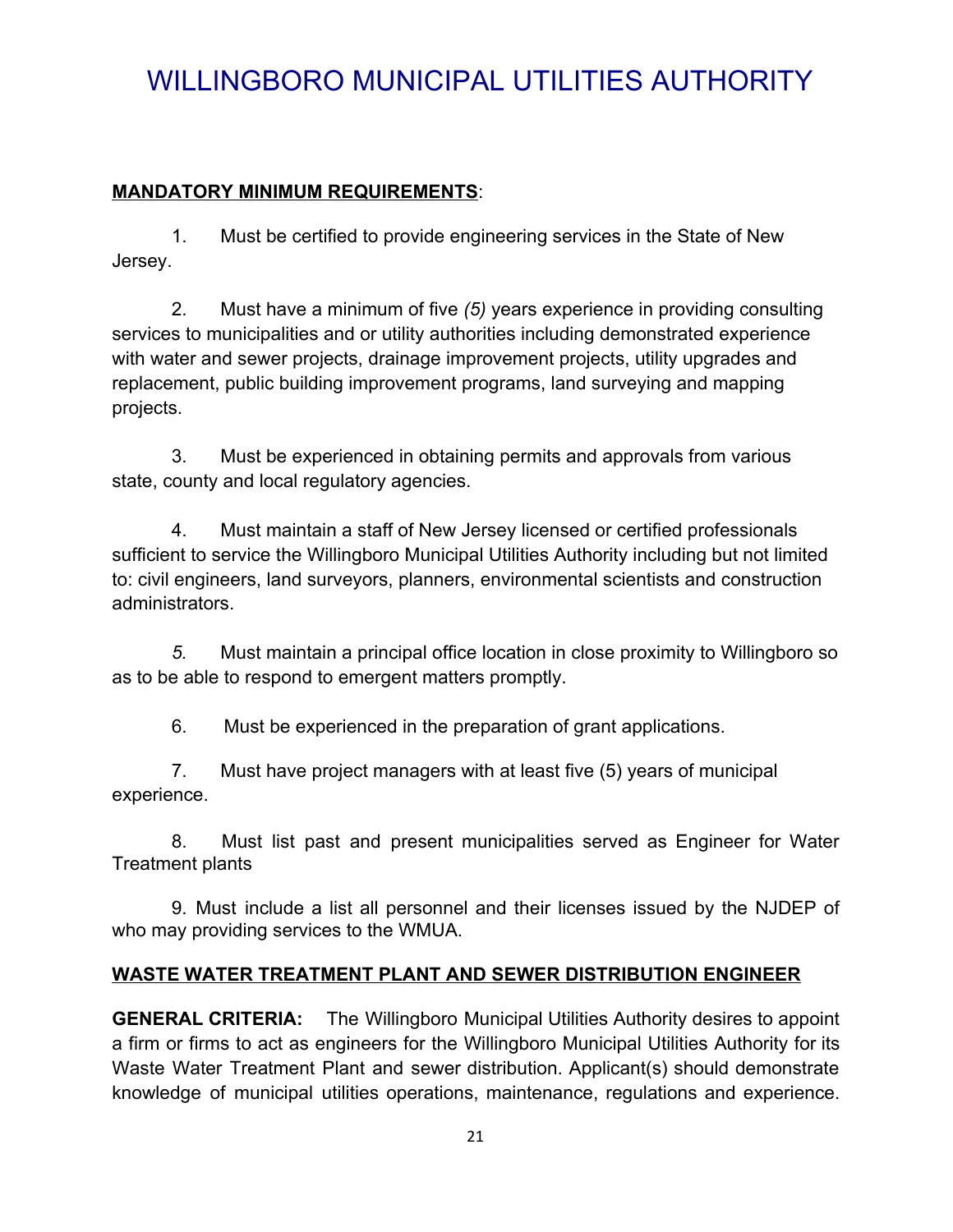Any experience or knowledge of matters that directly affect the Willingboro Municipal Utilities Authority should be addressed, specifically those items that are listed in the 2017 budget including review of its maintenance and operations.

### **MANDATORY MINIMUM REQUIREMENTS**:

1. Must be certified to provide engineering services in the State of New Jersey.

2. Must have a minimum of five *(5)* years experience in providing consulting services to municipalities and or utility authorities including demonstrated experience with water and sewer projects, drainage improvement projects, utility upgrades and replacement, public building improvement programs, land surveying and mapping projects.

3. Must be experienced in obtaining permits and approvals from various state, county and local regulatory agencies.

4. Must maintain a staff of New Jersey licensed or certified professionals sufficient to service the Willingboro Municipal Utilities Authority including but not limited to: civil engineers, land surveyors, planners, environmental scientists and construction administrators.

*5.* Must maintain a principal office location in close proximity to Willingboro so as to be able to respond to emergent matters promptly.

6. Must be experienced in the preparation of grant applications.

7. Must have project managers with at least five (5) years of municipal experience.

8. Must list past and present municipalities served as Engineer for Waste Water Treatment and sewer distribution.

9. Must include a list all personnel and their licenses issued by the NJDEP of who may providing services to the WMUA.

## **INSURANCE BROKER**

22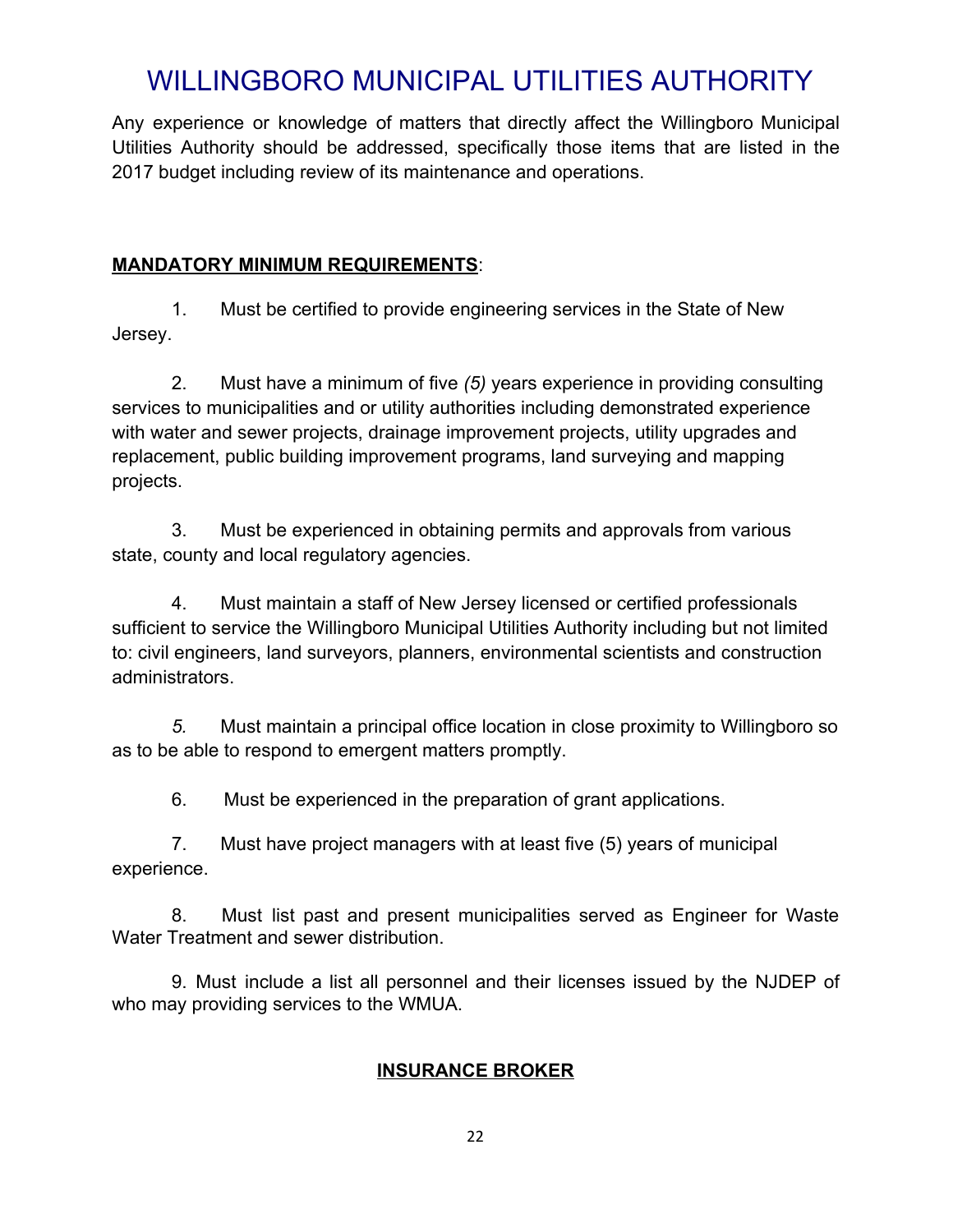**GENERAL CRITERIA:** The Willingboro Municipal Utilities Authority desires to appoint an insurance broker. Applicants should demonstrate knowledge of New Jersey municipal insurance law and practice.

### **MANDATORY MINIMUM REQUIREMENTS**:

1. Must be licensed as an insurance broker in the State of New Jersey for a period of not less than ten (10) years preceding the proposed appointment, and eligible to perform all tasks associated with insurance coverage for New Jersey municipal utility authorities.

2. Must have a minimum of five (5) years experience in the general representation of municipal governments or municipal authorities in the insurance practice.

3. Must list past and present municipal or government authorities represented.

4. Must maintain a bona fide principal office in the State of New Jersey.

5. Must have sufficient support staff available to provide all general insurance services required by the Authority.

### **SPECIAL LEGAL COUNSEL**

**GENERAL CRITERIA:** The Willingboro Municipal Utilities Authority desires to appoint an attorney or law firms who will represent the WMUA is special and or conflict matters as determined by the Executive Director. Applicants should demonstrate knowledge of general New Jersey municipal law, New Jersey environmental law and municipal contract law and litigation. Any experience or knowledge of matters directly affecting the Willingboro Municipal Utilities Authority should be addressed.

### **MANDATORY MINIMUM REQUIREMENTS**:

1. Must be licensed to practice law in the State of New Jersey for a period of not less than ten (10) years preceding the proposed appointment, and eligible to appear before all state and federal courts in New Jersey., as well as New Jersey administrative agencies and the Office of Administrative Law.

2. Must have a minimum of five (5) years experience in the general representation of municipal governments or municipal authorities.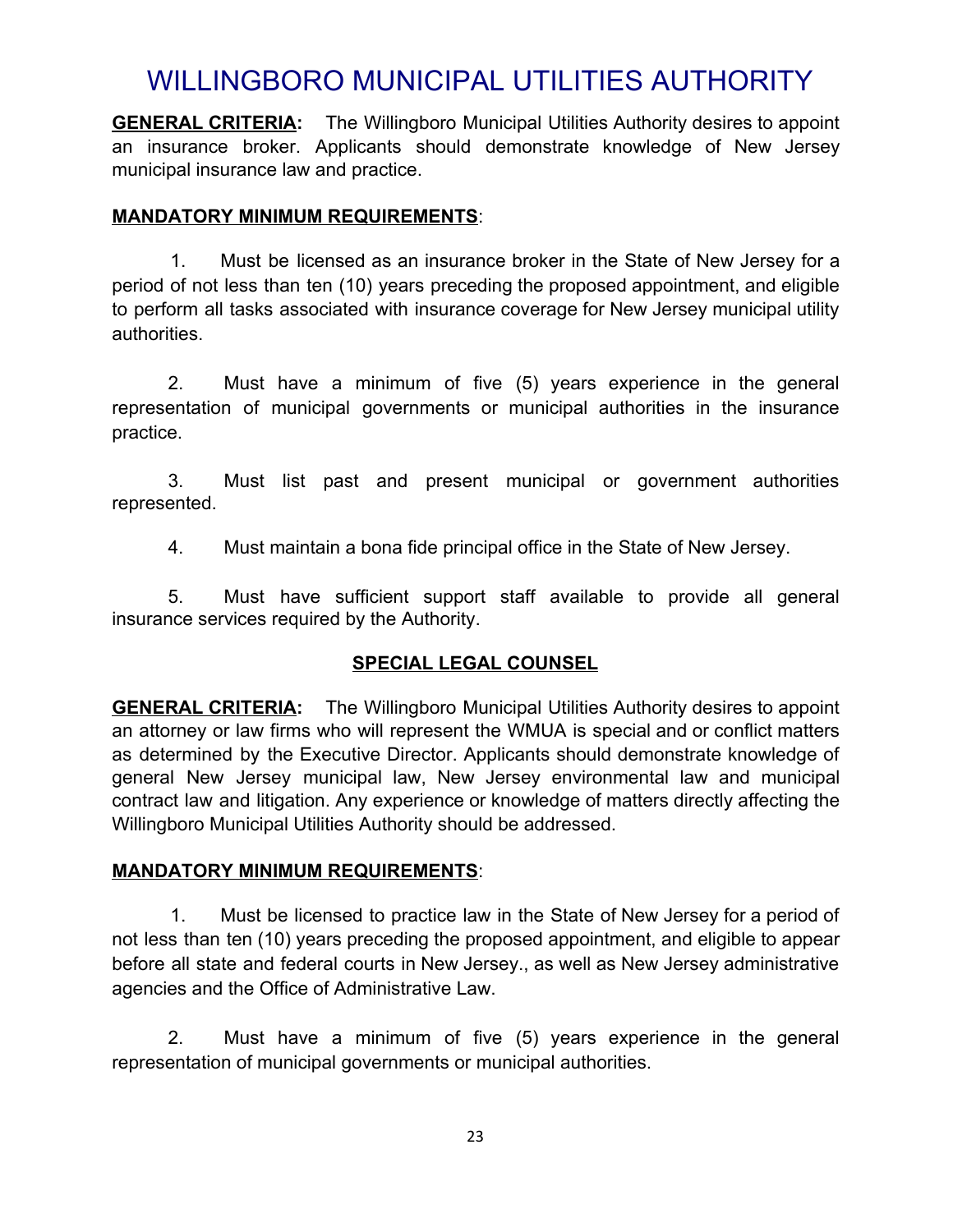3. Must list past and present municipal or government authorities represented.

4. Must maintain a bona fide principal office in the State of New Jersey.

5. Must have sufficient support staff available to provide all general legal services required by the Authority including, but not limited to, legal research, preparation of resolutions, preparation of ordinances, preparation of contracts and other legal documents and representing the Authority before any state or federal court or agency.

6. Must list all clients who have a contract or provide services to the Authority or have an adverse position to the Authority.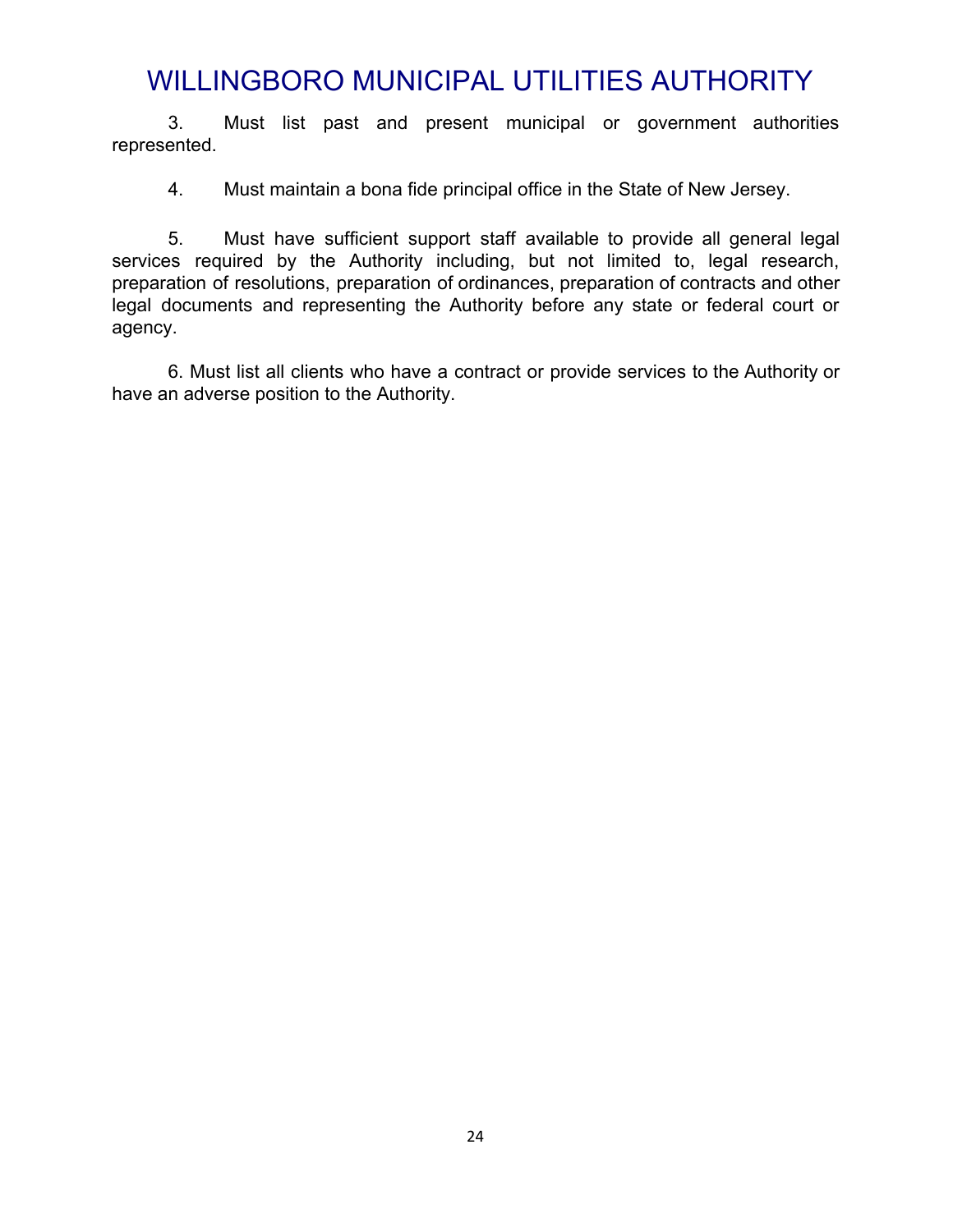### **INSURANCE REQUIREMENTS:**

Prior to commencing work under contract**,** the successful firm shall furnish the Willingboro Municipal Utilities Authority with a certificate of insurance as evidence that it has procured the insurance coverage required herein. A*.* carrier approved by the Willingboro Municipal Utilities Authority must provide the coverage. Firms must give the Willingboro Municipal Utilities Authority a sixty (60) day notice of cancellation, non-renewal, or change in insurance coverage. The successful firm(s) shall provide and maintain the following minimum limits of insurance coverage during the period of performance required under the contract resulting from this Request for Qualifications:

## **PROFESSIONAL LIABILITY**

Minimum of \$1,000,000.00 errors and omissions per occurrence to be amended based upon the specific work and values involved.

### **WORKERS COMPENSATION AND EMPLOYERS' LIABILITY**

- Statutory coverage for New Jersey
- \$100,000.00 Employer's Liability

## **GENERAL LIABILITY**

Minimum of \$1,000,000 per occurrence to be amended based upon the specific work and values involved. The Willingboro Municipal Utilities Authority shall be named as additional insured with respect to general liability.

## **AUTOMOBILE LIABILITY**

Minimum of \$1,000,000 per occurrence / \$1,000,000 aggregate. This coverage is required if the operation of any vehicle is required in the performance of the services detailed herein (including but not limited to the use of a vehicle to make any on-site visits).

### **INDEMNIFICATION**

The selected firm(s) shall defend, indemnify and hold harmless the Willingboro Municipal Utilities Authority; its officers, agents, and employees from any and all claims and costs of any nature. Whether for personal injury, property damage, or other liability arising out of or in any way connected with the firm's acts or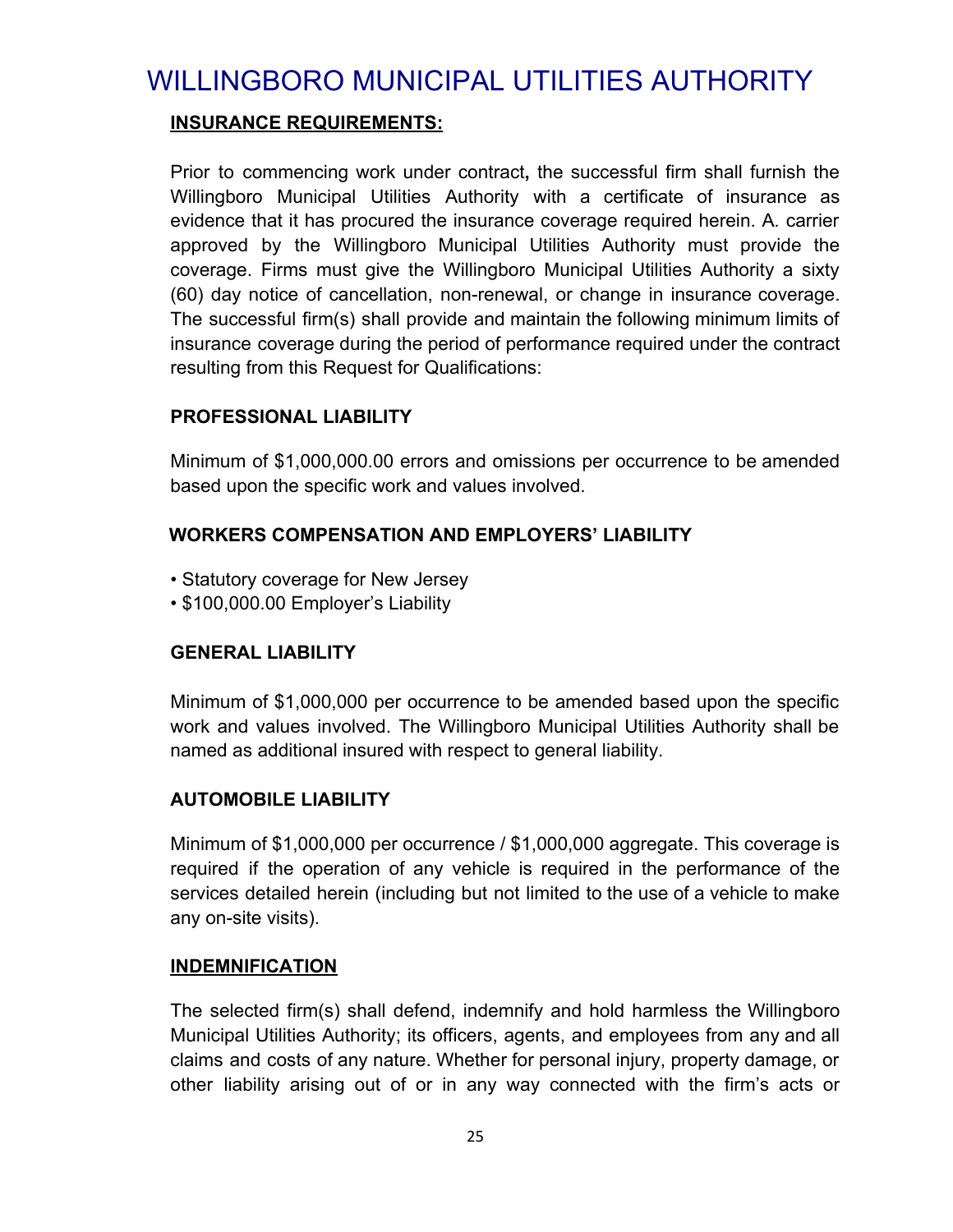omissions under this agreement.

#### **Present List of Bills Due for Payment**

Moved: Cmmr. Turner

Seconded: Cmmr. Scott

#### **Discussion:**

D. Diggs: On the bill list there are 2 bills missing. They were insurance payments that had to be made that couldn't go in the bill list this time but are strictly for health insurance but not officially in the bill list but in the list of checks we have to get signed.

Cmmr. Walker: Amend with amount

**Roll Call:** Cmmr. Turner Yes, Cmmr. Scott Yes, Cmmr. Walker Yes, Cmmr. Evans Yes, Cmmr Sills Yes

#### **Solicitors Report**

Y. Melville: Will be discussed in executive session.

#### **Motion to Enter Executive Session**

Moved: Cmmr. Walker

Seconded: Cmmr. Turner

**Roll Call:** Cmmr. Turner Yes, Cmmr. Scott Yes, Cmmr. Walker Yes, Cmmr. Evans Yes, Cmmr Sills Yes

#### **Motion to Exit Executive Session**

Moved: Cmmr. Walker

Seconded: Cmmr. Scott

**Roll Call:** Cmmr. Turner Yes, Cmmr. Scott Yes, Cmmr. Walker Yes, Cmmr. Evans Yes, Cmmr Sills Yes

#### **Resolution Adopting the Awards Committee**

Moved: Cmmr. Walker

Seconded: Cmmr. Scott

**Roll Call:** Cmmr. Turner Yes, Cmmr. Scott Yes, Cmmr. Walker Yes, Cmmr. Evans Yes, Cmmr Sills Yes